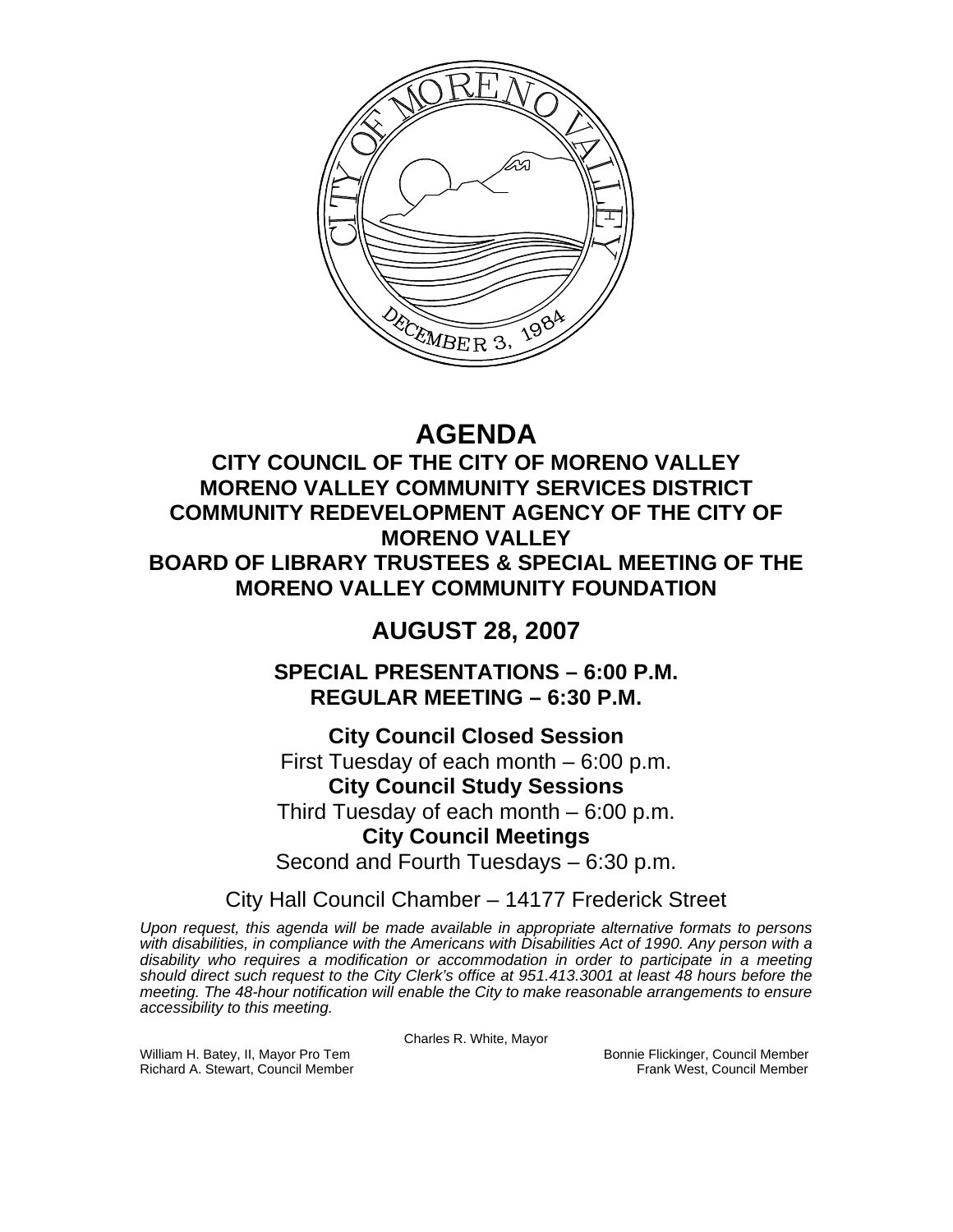## **AGENDA CITY COUNCIL OF THE CITY OF MORENO VALLEY AUGUST 28, 2007**

# **CALL TO ORDER**

# SPECIAL PRESENTATIONS – 6:00 p.m.

- 1. Officer of the Quarter Officer Joshua Rhodes
- 2. Employee of the Quarter Becky Cornwell
- 3. Award for Excellence in Information Technology Practices from the Municipal Information Systems Association of California (MISAC)
- 4. Recognition of Moreno Valley Rockets Track Team
- 5. Recognition of Moreno Valley Diamond Girls Softball Association 18 and Under All Star Division
- 6. Presentation of New Medic Fire Engines Stations 91 and 6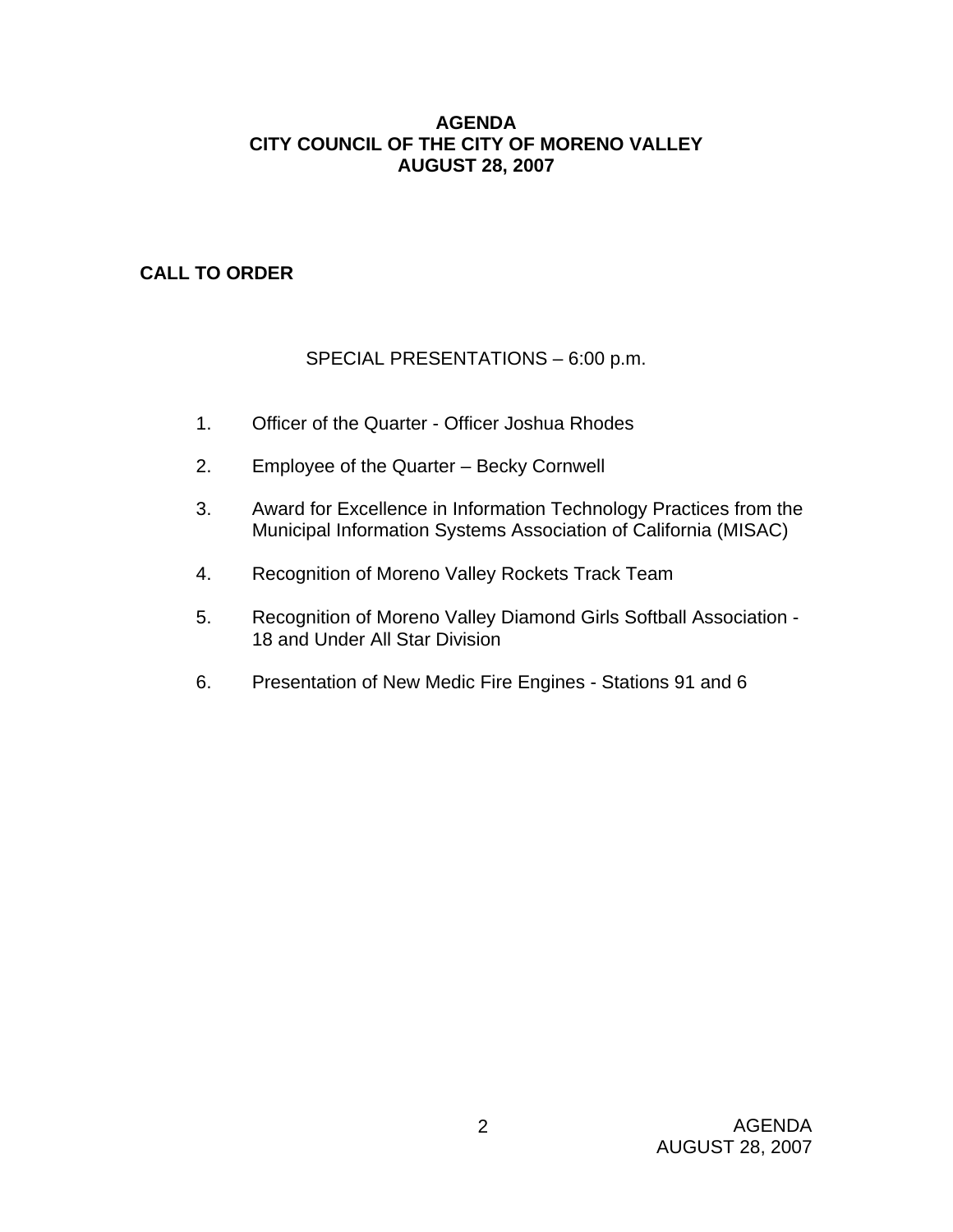## **AGENDA JOINT MEETING OF THE CITY COUNCIL OF THE CITY OF MORENO VALLEY MORENO VALLEY COMMUNITY SERVICES DISTRICT COMMUNITY REDEVELOPMENT AGENCY OF THE CITY OF MORENO VALLEY, AND THE BOARD OF LIBRARY TRUSTEES & SPECIAL MEETING OF THE MORENO VALLEY COMMUNITY FOUNDATION**

#### **REGULAR MEETING - 6:30 P.M. AUGUST 28, 2007**

**CALL TO ORDER** (Joint Meeting of the City Council, Community Services District, Community Redevelopment Agency, and the Board of Library Trustees actions taken at the Joint Meeting are those of the Agency indicated on each Agenda item)

#### **PLEDGE OF ALLEGIANCE**

**INVOCATION** – Pastor Paul Cunningham, Calvary Baptist Church

## **ROLL CALL**

#### **INTRODUCTIONS**

PUBLIC COMMENTS **ON MATTERS ON THE AGENDA** WILL BE TAKEN UP AS THE ITEM IS CALLED FOR BUSINESS, BETWEEN STAFF'S REPORT AND CITY COUNCIL DELIBERATION (SPEAKER SLIPS MAY BE TURNED IN UNTIL THE ITEM IS CALLED FOR BUSINESS.)

PUBLIC COMMENTS **ON MATTERS NOT ON THE AGENDA** UNDER THE JURISDICTION OF THE CITY COUNCIL WILL BE HEARD PRIOR TO CITY COUNCIL REPORTS AND CLOSING COMMENTS. IN THE EVENT THAT THE AGENDA ITEM FOR SUCH PUBLIC COMMENTS HAS NOT BEEN CALLED BY 9:00 P.M., IT SHALL BE CALLED AS THE NEXT ITEM OF BUSINESS FOLLOWING THE CONCLUSION OF ANY ITEM BEING HEARD AT 9:00 P.M. Those wishing to speak should submit a BLUE speaker slip to the Bailiff. There is a three-minute limit per person. All remarks and questions shall be addressed to the presiding officer or to the City Council and not to any individual Council member, staff member or other person.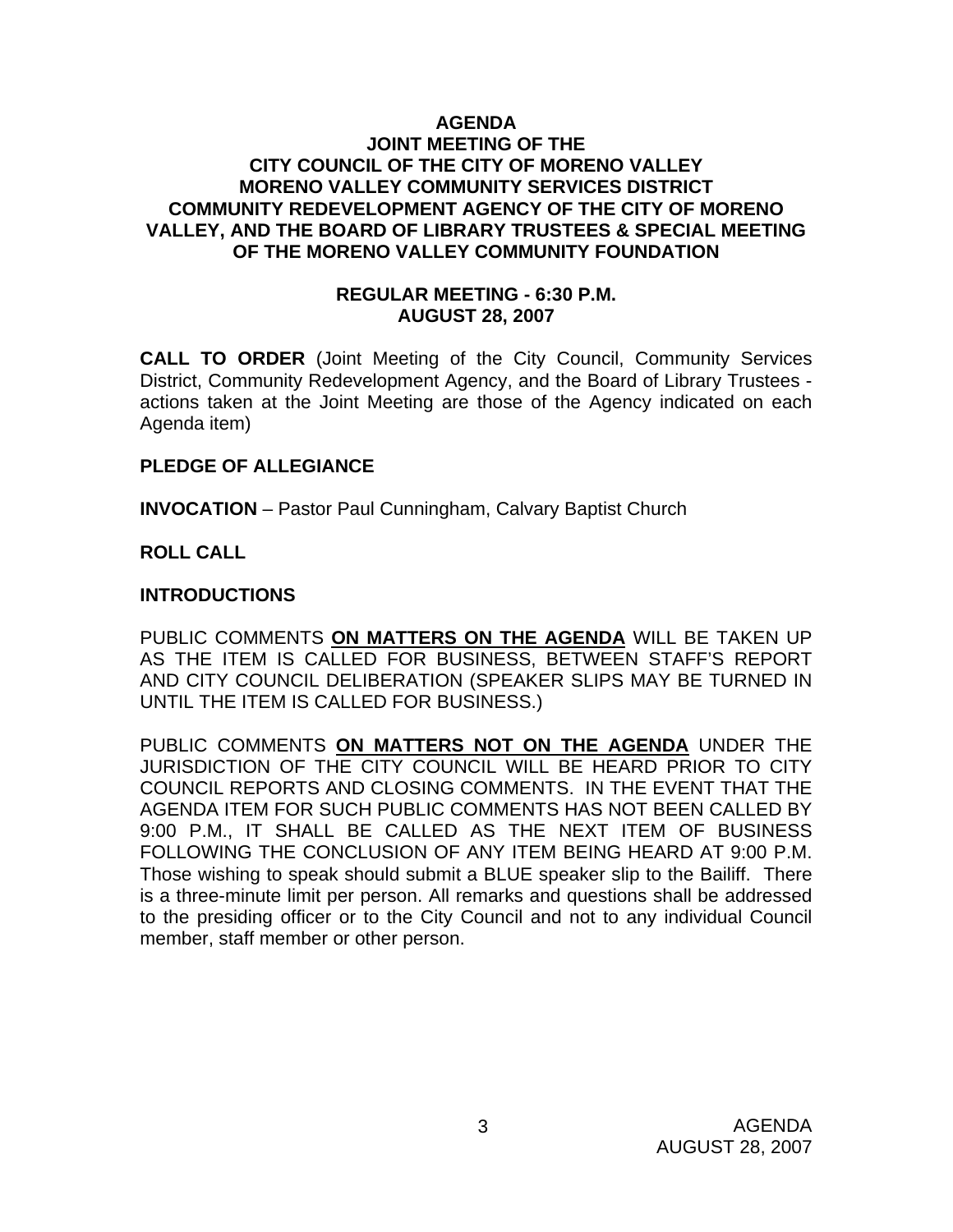# **JOINT CONSENT CALENDARS (SECTIONS A-D)**

All items listed under the Consent Calendars, Sections A, B, C, and D are considered to be routine and non-controversial, and may be enacted by one motion unless a member of the Council, Community Services District, Redevelopment Agency or the Board of Library Trustees requests that an item be removed for separate action. The motion to adopt the Consent Calendars is deemed to be a separate motion by each Agency and shall be so recorded by the City Clerk. Items withdrawn for report/discussion will be heard after public hearing items.

## **A. CONSENT CALENDAR** - **CITY COUNCIL**

- A1. ORDINANCES READING BY TITLE ONLY Recommendation: Waive reading of all Ordinances.
- A2. CITY COUNCIL REPORTS ON REIMBURSABLE ACTIVITIES (Report of: City Clerk's Department)

**Recommendation:** Receive and file the Reports on Reimbursable Activities for the period of July 4 – August 21, 2007.

A3. MINUTES - REGULAR MEETING OF JULY 10, 2007 (Report of: City Clerk's Department)

**Recommendation:** Approve as submitted.

A4. 2007 LEGISLATIVE UPDATE (Report of: Assistant to the City Manager)

**Recommendation:** Receive and file the informational report.

A5. WARRANT REPORT (Report of: Finance Department)

**Recommendation:** Adopt Resolution No. 2007-86, approving the Warrant Report, dated June 2007, in the total amount of \$29,974,188.81.

Resolution No. 2007-86

A Resolution of the City Council of the City of Moreno Valley, California, Approving the Warrant Report Dated June 30, 2007

A6. APPROVAL OF QUARTERLY INVESTMENT REPORT – QUARTER ENDED JUNE 30, 2007 (Report of: Finance Department)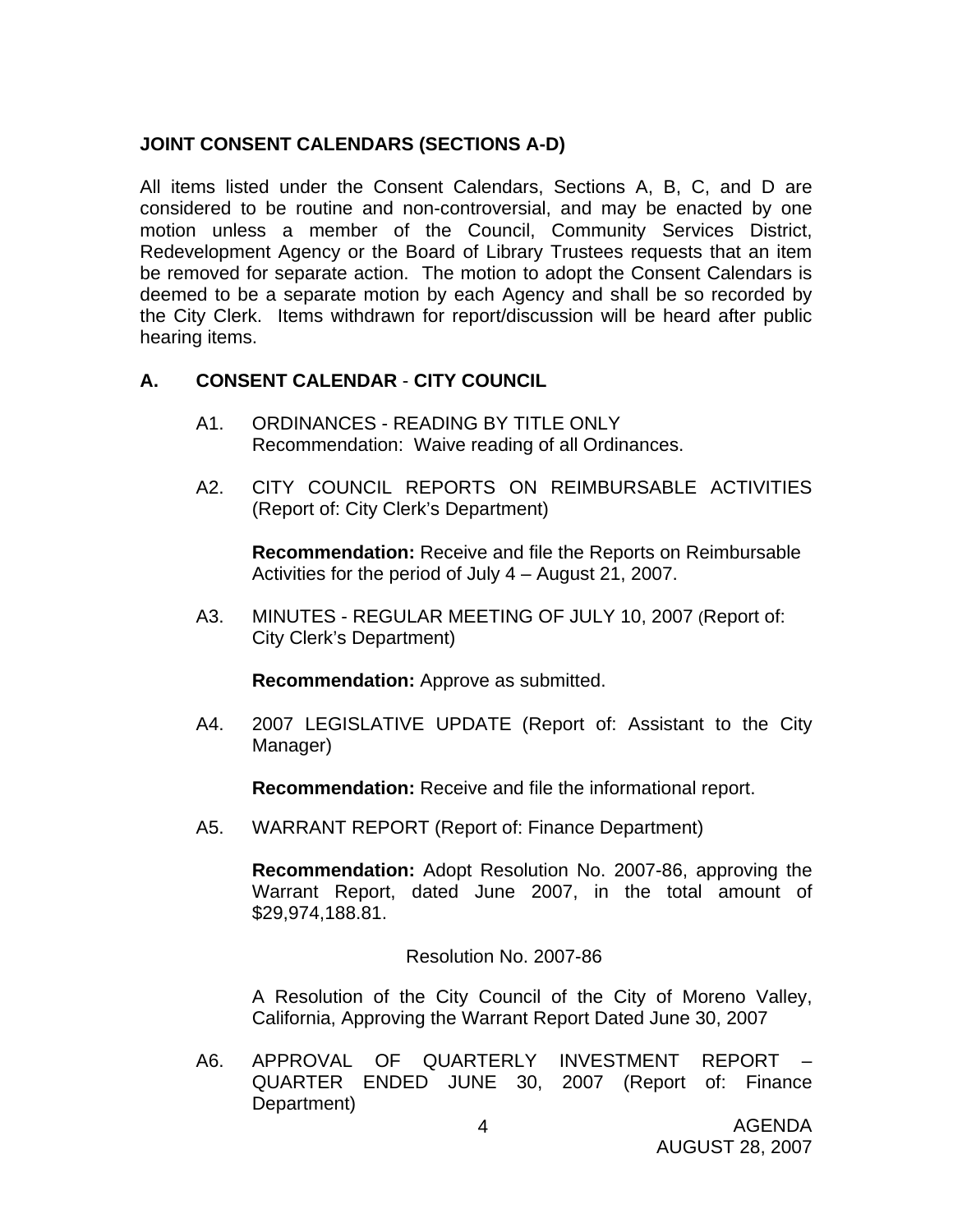**Recommendation:** Approve and accept the quarterly investment report, in compliance with the Investment Policy.

A7. AUTHORIZATION TO AWARD THE CONSTRUCTION CONTRACT FOR PAN AM BOULEVARD SIDEWALK IMPROVEMENTS FROM BAY AVENUE TO COTTONWOOD AVENUE - PROJECT NO. 06-28068525 (Report of: Public Works Department)

#### **Recommendation:**

- 1. Award the construction contract for the Pan Am Boulevard Sidewalk Improvements from Bay Avenue to Cottonwood Avenue to AP Engineering Corporation (APEC), 1271 Columbia Avenue, Suite 10, Riverside, CA 92507, the lowest responsible bidder;
- 2. Authorize the City Manager to execute a contract with APEC;
- 3. Authorize the issuance of a Purchase Order to APEC in the amount of \$292,006.00 (\$265,460.00 base bid amount plus 10% contingency) when the contract has been signed by all parties; and
- 4. Authorize the City Engineer to execute any subsequent change orders to the contract with APEC, up to but not to exceed the Purchase Order contingency of \$26,546.00.
- A8. REVIEW AND CONTINUE THE EMERGENCY ACTION REGARDING THE DESIGN AND CONSTRUCTION OF THE MORENO VALLEY UTILITIES (MVU) 115 KILOVOLT (Kv) SUBSTATION AND SWITCHYARD FACILITY (Report of: Public Works Department)

**Recommendation**: Review and continue the Emergency Action taken by the Council during the September 26, 2006 Council Meeting under Resolution 2006-113 Making Findings of an Emergency and Authorizing the Execution of the Design-Build Agreement for the Moreno Valley Utilities Substation and Switchyard Project between the City of Moreno Valley, as Owner, and ABB, Inc., a Delaware Corporation, as Design-Builder in accordance with Public Contract Code Sections 20168, 22050, and Government Code Section 5956.

A9. PURCHASE OF POLICE ENFORCEMENT MOTORCYCLES (Report of: Police Department)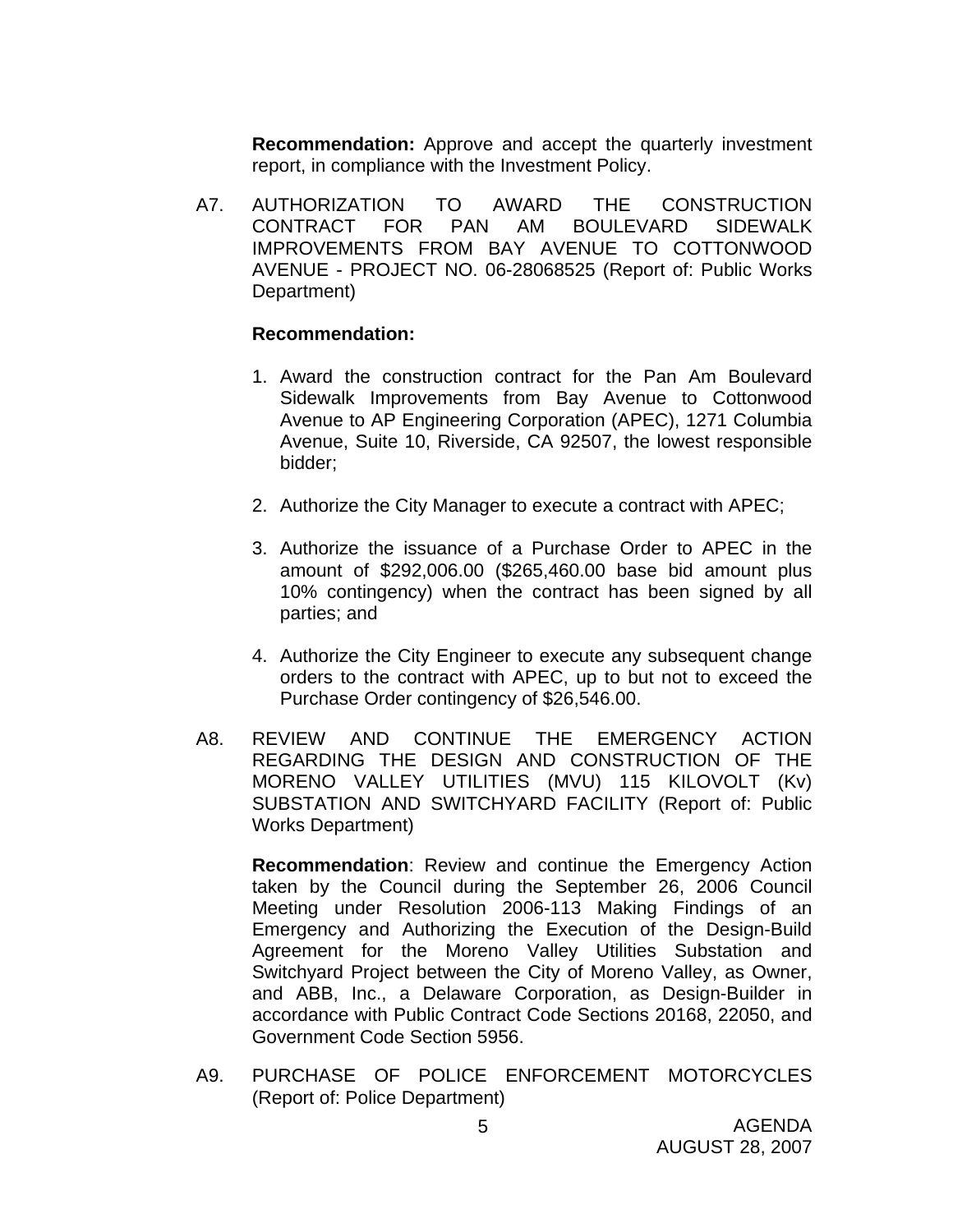## **Recommendation:**

- 1. Approve the replacement of five (5) 2004 BMW R1150 RT-P Police Motorcycles with five (5) 2006 Honda St-1300P Police Motorcycles;
- 2. Approve budget expenditures in the amount of \$120,467.00 from the Equipment Replacement Reserve Fund Account for the purchase of five (5) 2006 Honda ST-1300P Police Motorcycles, and related emergency equipment; and
- 3. Award the purchase of five (5) 2006 Honda St-1300P Police Motorcycles to Huntington Beach Honda, and authorize the Finance Director to issue 5 purchase orders in the amount of \$14,825.32 per unit, and \$9,268.08 per unit for the purchase and installation of the requisite emergency equipment.
- A10. TRACT MAP 27593 REDUCE FAITHFUL PERFORMANCE BOND AND ADOPT THE RESOLUTION AUTHORIZING ACCEPTANCE OF THE PUBLIC IMPROVEMENTS AS COMPLETE AND ACCEPTING MAGNOLIA DRIVE, TORREY PINE ROAD, WILLOWBROOK LANE, MAPLE LEAF DRIVE, AND THOSE PORTIONS OF MORRISON STREET, PRIMROSE WAY, RED HOLLY ROAD, AND FIR AVENUE ASSOCIATED WITH THE PROJECT INTO THE CITY'S MAINTAINED STREET SYSTEM, DEVELOPER – MVGH 2004, LLC, IRVINE, CA 92614 (Report of: Public Works Department)

## **Recommendation:**

1. Adopt Resolution No. 2007-87 authorizing the acceptance of the public improvements for Tract Map 27593 as complete and accepting Magnolia Drive, Torrey Pine Road, Willowbrook Lane, Maple Leaf Drive, and those portions of Morrison Street, Primrose Way, Red Holly Road, and Fir Avenue associated with the project into the City's maintained street system; and

## Resolution No. 2007-87

A Resolution of the City Council of the City of Moreno Valley, California, Authorizing the Acceptance of the Public Improvements as Complete Within Tract Map 27593, and Accepting Magnolia Drive, Torrey Pine Road, Willowbrook Lane, Maple Leaf Drive, and those Portions of Morrison Street, Primrose Way, Red Holly Road, and Fir Avenue Associated with the Project into the City's Maintained Street System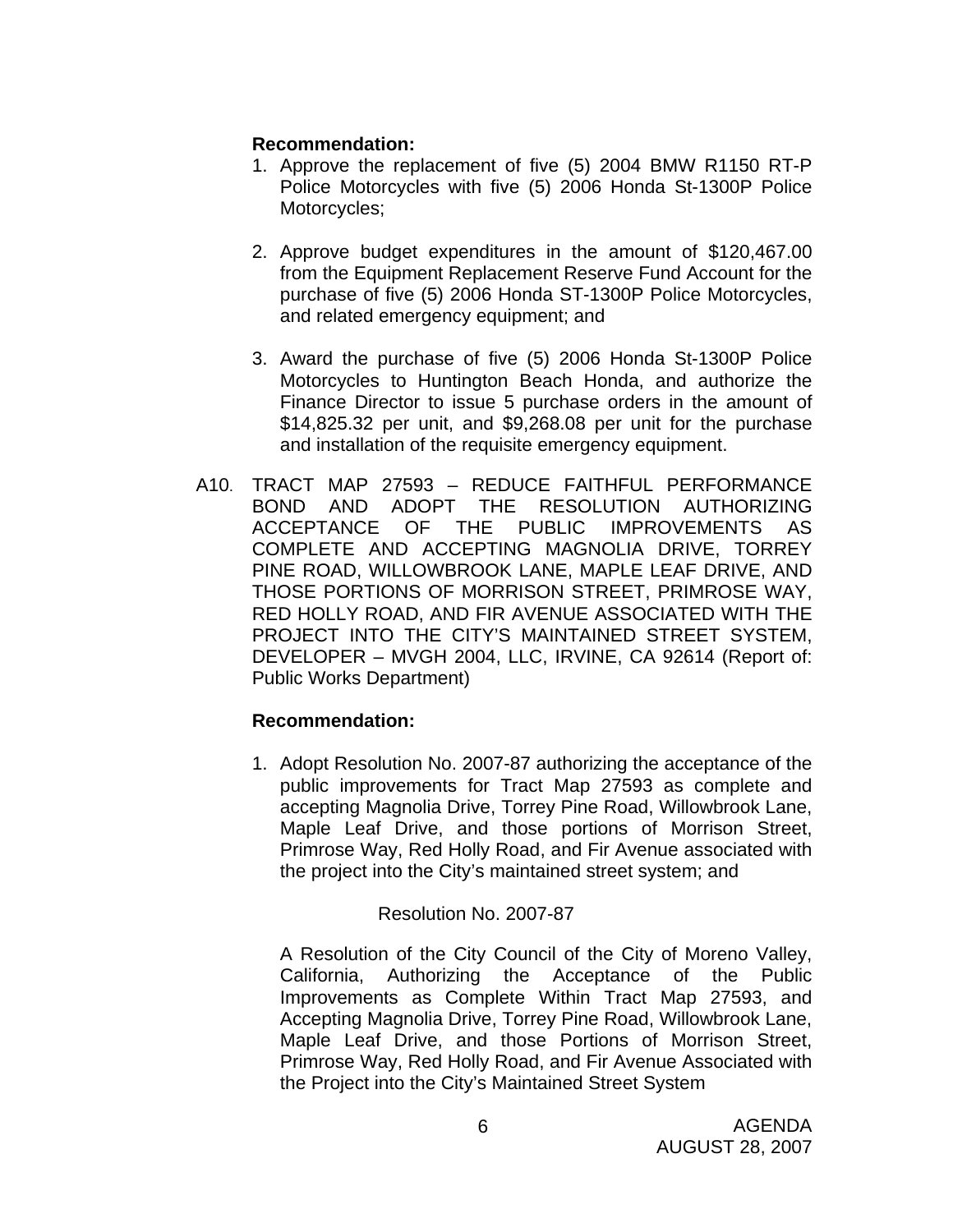- 2. Authorize the City Engineer to execute the 90% reduction to the Faithful Performance Bond, exonerate the Material and Labor Bond in 90 days if there are no stop notices or liens on file with the City Clerk, and exonerate the final 10% of the Faithful Performance Bond in one year when all clearances are received.
- A11. TRACT MAP 30967 LOT "J" AND PARCEL MAP 12374 A PORTION OF PARCEL 1 - EXECUTE QUITCLAIM DEEDS TRANSFERRING THE CITY'S TITLE INTEREST IN THE STORM DRAIN EASEMENT FOR SUNNYMEAD MASTER DRAINAGE PLAN LINE D, STAGE 1, TO RIVERSIDE COUNTY FLOOD CONTROL AND WATER CONSERVATION DISTRICT, EAST SIDE OF INDIAN STREET BETWEEN KRAMERIA AVENUE AND ANGELLA WAY, DEVELOPER – MORENO VALLEY MEADOWS, LLC (Report of: Public Works Department)

#### **Recommendation:**

- 1. Authorize the Mayor to execute the Quitclaim Deeds transferring the City's title interest in the storm drain easement for Sunnymead Master Drainage Plan Line D, Stage 1, to the Riverside County Flood Control and Water Conservation District for Parcel 4630-504, Lot "J" on Tract Map 30967, recorded in Map Book 372, Pages 86-89 in Riverside County, California, and Parcel 4630-505, Irrevocable Offer of Dedication recorded April 8, 2005, as Instrument No. 2005-0277091 in Riverside County, California; and
- 2. Direct the City Clerk to forward the signed Quitclaim Deeds to the County Recorder's Office for recordation.
- A12. TRACT 31269 AND TRACT 31424 EXECUTE A GRANT DEED TO THE RIVERSIDE COUNTY FLOOD CONTROL AND WATER CONSERVATION DISTRICT FOR THAT PORTION OF LOT "A" OF TRACT 31269 ASSOCIATED WITH QUINCY CHANNEL, AND EXECUTE QUITCLAIM DEEDS TO PINNACLE MORENO VALLEY 72, LLC, A CALIFORNIA LIMITED LIABILITY COMPANY FOR EASEMENTS WITHIN TRACTS 31269 AND 31424 ASSOCIATED WITH QUINCY CHANNEL, QUINCY STREET FROM EUCALYPTUS AVENUE TO COTTONWOOD AVENUE (Report of: Public Works Department)

#### **Recommendation:**

AGENDA AUGUST 28, 2007 7 1. Authorize the Mayor to execute the Grant Deed for that portion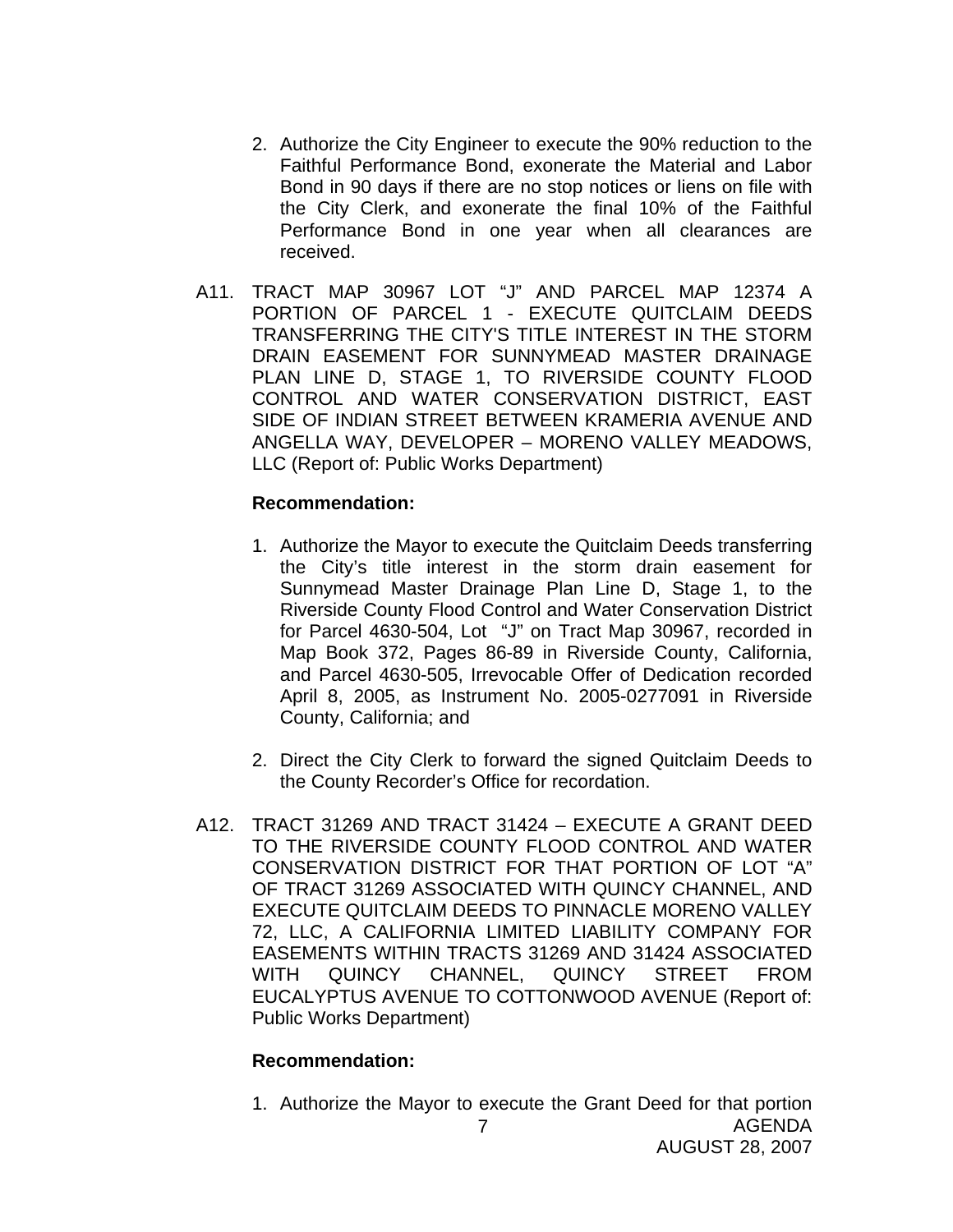of Lot "A" of Tract 31269 associated with the Quincy Channel, thereby transferring the City's fee-title interest to the Riverside County Flood Control and Water Conservation District (the District); and

- 2. Authorize the Mayor to execute the Quitclaim Deeds for the portions of Tract 31269 and Tract 31424 associated with the Quincy Channel to Pinnacle Moreno Valley 72, LLC, a California Limited Liability Company (Pinnacle) for easements for public utility, access, maintenance, drainage, flood control, and open space purposes.
- A13. TRACT MAP 31269-1 SINGLE FAMILY RESIDENTIAL PROJECT – AMENDMENT TO AGREEMENT FOR PUBLIC IMPROVEMENTS (TIME EXTENSION) WEST OF REDLANDS BOULEVARD BETWEEN DRACAEA AVENUE AND COTTONWOOD AVENUE, DEVELOPER – RICHMOND AMERICAN HOMES OF CALIFORNIA, INC., CORONA, CA 92879 (Report of: Public Works Department)

#### **Recommendation:**

- 1. Authorize the Mayor to execute the Amendment to Agreement for Public Improvements for Tract Map 31269-1;
- 2. Instruct the City Clerk to forward the completed Amendment to Agreement for Public Improvements to the County Recorder's Office for recordation; and
- 3. Authorize the City Engineer to execute any future time extension amendments to the agreement, subject to City Attorney approval, if the required public improvements are not completed within said timeframe.
- A14. TRACT MAP 32143 REDUCE FAITHFUL PERFORMANCE BOND AND ADOPT THE RESOLUTION AUTHORIZING ACCEPTANCE OF THE PUBLIC IMPROVEMENTS AS COMPLETE AND ACCEPTING THE PORTIONS OF IRIS AVENUE AND LASSELLE STREET ASSOCIATED WITH THE PROJECT INTO THE CITY'S MAINTAINED STREET SYSTEM, DEVELOPER – BEAZER HOMES HOLDINGS CORP., BREA, CA 92821 (Report of: Public Works Department)

## **Recommendation:**

1. Adopt Resolution No. 2007-88 authorizing the acceptance of the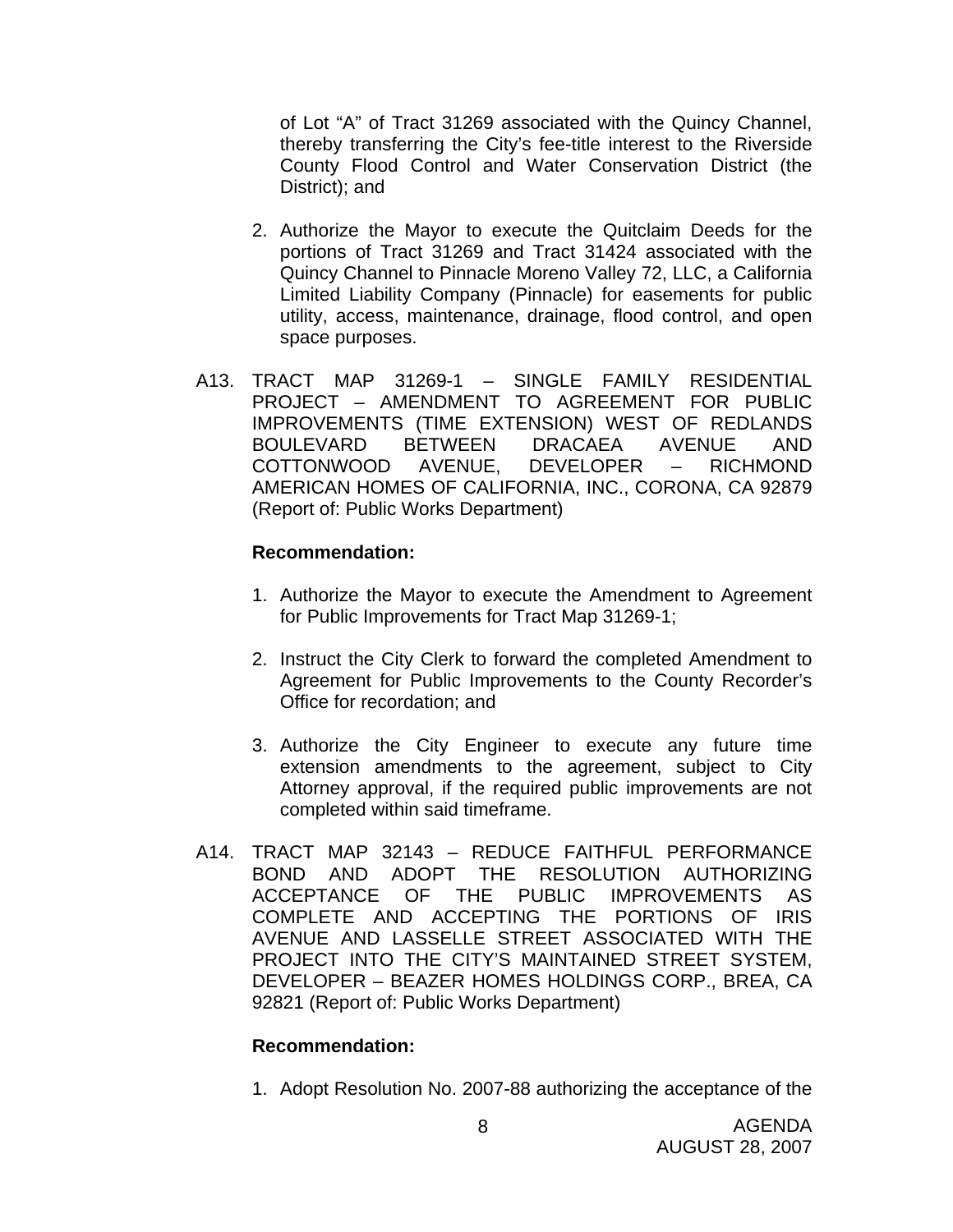public improvements for Tract Map 32143 as complete and accepting the portions of Iris Avenue and Lasselle Street associated with the project into the City's maintained street system; and

## Resolution No. 2007-88

A Resolution of the City Council of the City of Moreno Valley, California, Authorizing the Acceptance of the Public Improvements as Complete Within Tract Map 32143, and Accepting the Portions of Iris Avenue and Lasselle Street Associated with the Project into the City's Maintained Street System

- 2. Authorize the City Engineer to execute the 90% reduction to the Faithful Performance Bond, exonerate the Material and Labor Bond in 90 days if there are no stop notices or liens on file with the City Clerk, and exonerate the final 10% of the Faithful Performance Bond in one year when all clearances are received.
- A15. TRACT MAP 32144 REDUCE FAITHFUL PERFORMANCE BOND AND ADOPT THE RESOLUTION AUTHORIZING ACCEPTANCE OF THE PUBLIC IMPROVEMENTS AS COMPLETE AND ACCEPTING THE PORTION OF AVENIDA CIRCO ASSOCIATED WITH THE PROJECT INTO THE CITY'S MAINTAINED STREET SYSTEM, DEVELOPER – BEAZER HOMES HOLDINGS CORP., BREA, CA 92821 (Report of: Public Works Department)

## **Recommendation:**

1. Adopt Resolution No. 2007-89 authorizing the acceptance of the public improvements for Tract Map 32144 as complete and accepting the portion of Avenida Circo associated with the project into the City's maintained street system; and

## Resolution No. 2007-89

A Resolution of the City Council of the City of Moreno Valley, California, Authorizing the Acceptance of the Public Improvements as Complete Within Tract Map 32144, and Accepting the Portion of Avenida Circo Associated with the Project into the City's Maintained Street System

2. Authorize the City Engineer to execute the 90% reduction to the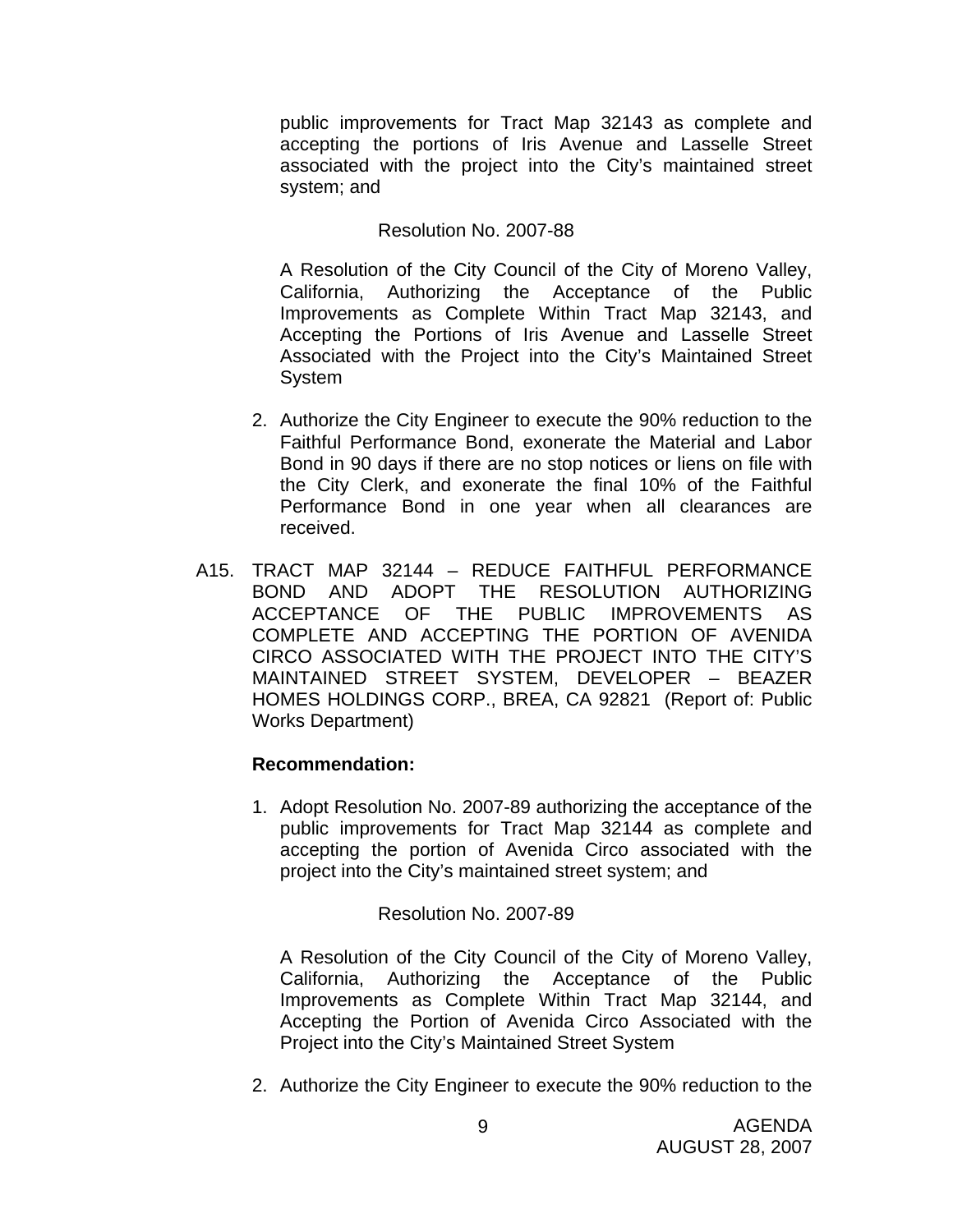Faithful Performance Bond, exonerate the Material and Labor Bond in 90 days if there are no stop notices or liens on file with the City Clerk, and exonerate the final 10% of the Faithful Performance Bond in one year when all clearances are received.

A16. PARCEL MAP 31034 – REDUCE FAITHFUL PERFORMANCE BOND AND ADOPT THE RESOLUTION AUTHORIZING ACCEPTANCE OF THE PUBLIC IMPROVEMENTS AS COMPLETE AND ACCEPTING THOSE PORTIONS OF PERRIS BOULEVARD, KITCHING STREET, AND GLOBE STREET ASSOCIATED WITH THE PROJECT INTO THE CITY'S MAINTAINED STREET SYSTEM, DEVELOPER – ROCK-IDI MORENO, LLC, IRVINE, CA 92612 (Report of: Public Works Department)

#### **Recommendation:**

1. Adopt Resolution No. 2007-90 authorizing the acceptance of the public improvements for Parcel Map 31034 as complete and accepting those portions of Perris Boulevard, Kitching Street, and Globe Street associated with the project into the City's maintained street system; and

## Resolution No. 2007-90

A Resolution of the City Council of the City of Moreno Valley, California, Authorizing the Acceptance of the Public Improvements as Complete Within Parcel Map 31034, and Accepting those Portions of Perris Boulevard, Kitching Street, and Globe Street Associated with the Project into the City's Maintained Street System

- 2. Authorize the City Engineer to execute the 90% reduction to the Faithful Performance Bond, exonerate the Material and Labor Bond in 90 days if there are no stop notices or liens on file with the City Clerk, and exonerate the final 10% of the Faithful Performance Bond in one year when all clearances are received.
- A17. PARCEL MAP 32961 REDUCE FAITHFUL PERFORMANCE BOND AND ADOPT THE RESOLUTION AUTHORIZING ACCEPTANCE OF THE PUBLIC IMPROVEMENTS AS COMPLETE AND ACCEPTING THE PORTIONS OF PERRIS BOULEVARD AND GROVE VIEW ROAD ASSOCIATED WITH THE PROJECT INTO THE CITY'S MAINTAINED STREET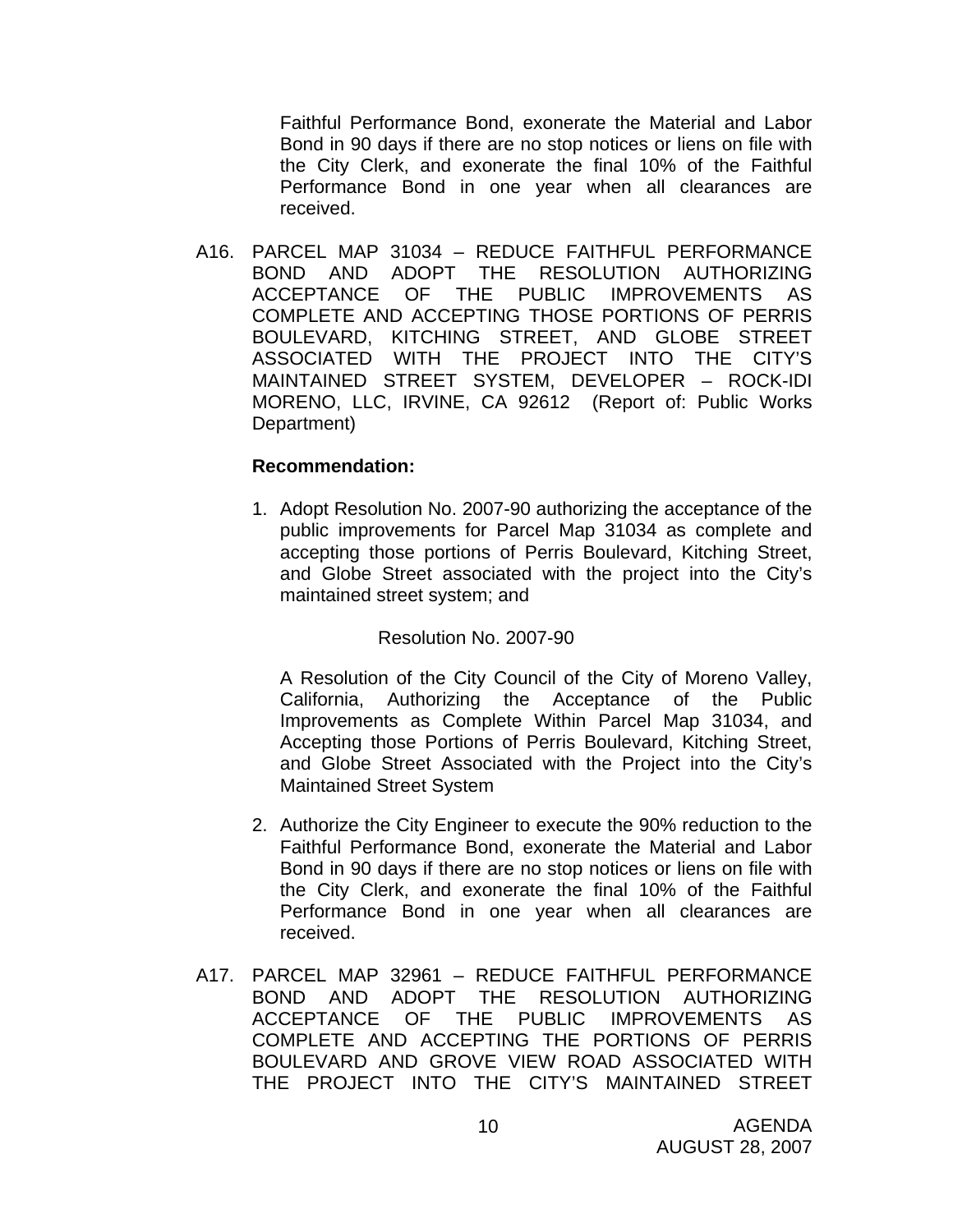SYSTEM, DEVELOPER – INDUSTRIAL DEVELOPMENTS INTERNATIONAL, INC., IRVINE, CA 92612 (Report of: Public Works Department)

#### **Recommendation:**

1. Adopt Resolution No. 2007-91 authorizing the acceptance of the public improvements for Parcel Map 32961 as complete and accepting the portions of Perris Boulevard and Grove View Road associated with the project into the City's maintained street system; and

## Resolution No. 2007-91

 A Resolution of the City Council of the City of Moreno Valley, California, Authorizing the Acceptance of the Public Improvements as Complete Within Parcel Map 32961 and Accepting the Portions of Perris Boulevard and Grove View Road Associated with the Project into the City's Maintained Street System

- 2. Authorize the City Engineer to execute the 90% reduction to the Faithful Performance Bond, exonerate the Material and Labor Bond in 90 days if there are no stop notices or liens on file with the City Clerk, and exonerate the final 10% of the Faithful Performance Bond in one year when all clearances are received.
- A18. PA02-0120 REDUCE FAITHFUL PERFORMANCE BOND AND ADOPT THE RESOLUTION AUTHORIZING ACCEPTANCE OF THE PUBLIC IMPROVEMENTS AS COMPLETE AND ACCEPTING PERRIS VALLEY MASTER DRAINAGE PLAN, LATERAL B-1, STAGE 1, STORM DRAIN AS COMPLETE AND THE PORTION OF PERRIS BOULEVARD ASSOCIATED WITH THE PROJECT INTO THE CITY'S MAINTAINED STREET SYSTEM, DEVELOPER – INDUSTRIAL DEVELOPMENTS INTERNATIONAL INC. ("IDI"), IRVINE, CA 92612 (Report of: Public Works Department)

## **Recommendation:**

1. Adopt Resolution No. 2007-92 authorizing the acceptance of the public improvements for PA02-0120 Perris Valley Master Drainage Plan, Lateral B-1, Stage 1, Storm Drain as complete and the Portion of Perris Boulevard Associated with the Project into the City's Maintained Street System; and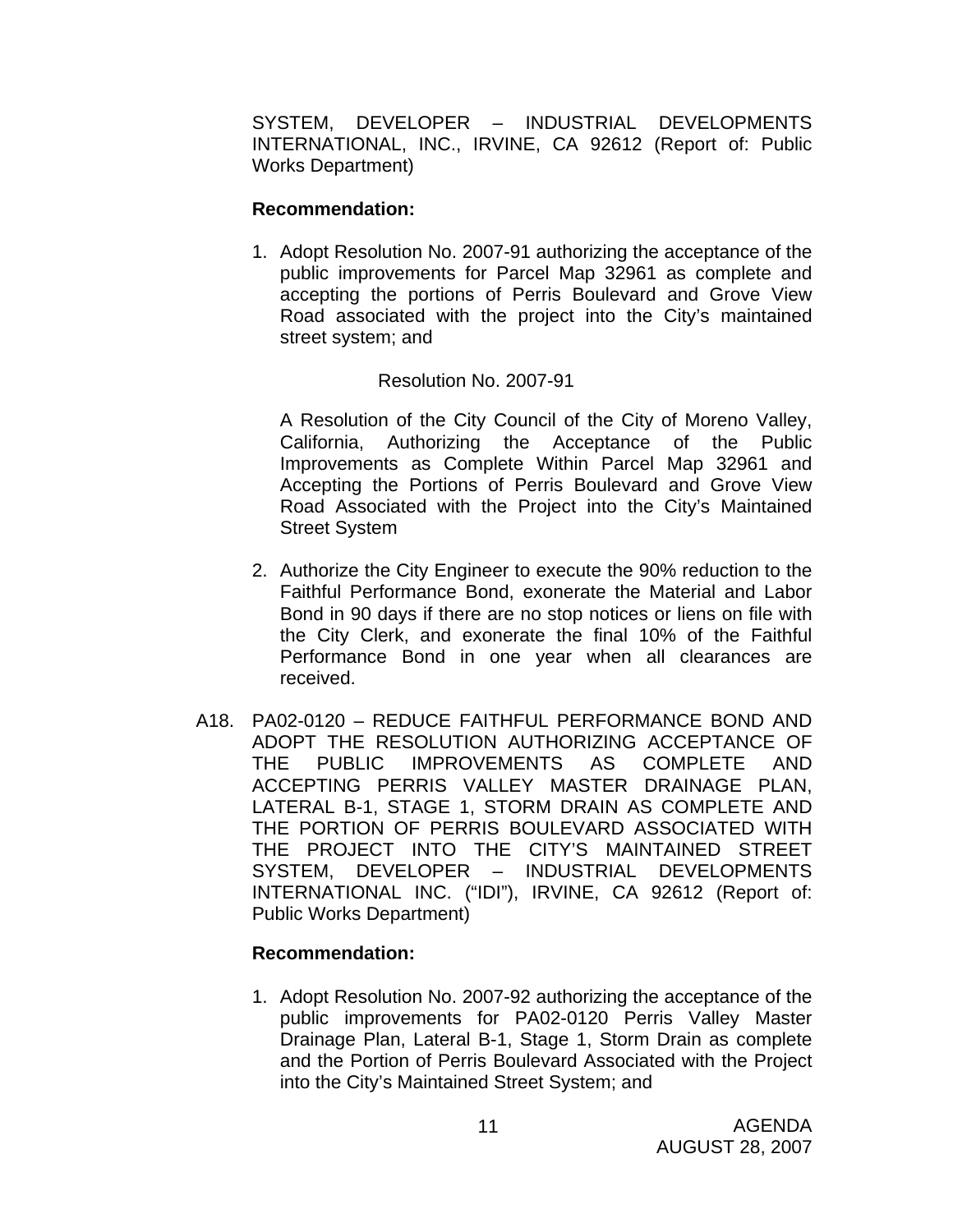## Resolution No. 2007-92

A Resolution of the City Council of the City of Moreno Valley, California, Authorizing the Acceptance of the Public Improvements as Complete Within PA02-0120 Lateral B-1 Storm Drain, and Accepting the Portion of Perris Boulevard Associated with the Project into the City's Maintained Street System

- 2. Authorize the City Engineer to execute the 90% reduction to the Faithful Performance Bond, exonerate the Material and Labor Bond in 90 days if there are no stop notices or liens on file with the City Clerk, and exonerate the final 10% of the Faithful Performance Bond in one year when all clearances are received.
- A19. PA02-0120 REDUCE FAITHFUL PERFORMANCE BOND AND ADOPT THE RESOLUTION AUTHORIZING ACCEPTANCE OF THE PUBLIC IMPROVEMENTS AS COMPLETE AND ACCEPTING THE PORTIONS OF PERRIS BOULEVARD AND GLOBE STREET ASSOCIATED WITH THE PROJECT INTO THE CITY'S MAINTAINED STREET SYSTEM, DEVELOPER – INDUSTRIAL DEVELOPMENTS INTERNATIONAL INC. ("IDI"), IRVINE, CA 92612 (Report of: Public Works Department)

## **Recommendation:**

1. Adopt Resolution No. 2007-93 authorizing the acceptance of the public improvements for PA02-0120 as complete and accepting those portions of Perris Boulevard and Globe Street associated with the project into the City's maintained street system; and

Resolution No. 2007-93

A Resolution of the City Council of the City of Moreno Valley, California, Authorizing the Acceptance of the Public Improvements as Complete Within PA02-0120, and Accepting those Portions of Perris Boulevard and Globe Street Associated with the Project into the City's Maintained Street System

2. Authorize the City Engineer to execute the 90% reduction to the Faithful Performance Bond, exonerate the Material and Labor Bond in 90 days if there are no stop notices or liens on file with the City Clerk, and exonerate the final 10% of the Faithful Performance Bond in one year when all clearances are received.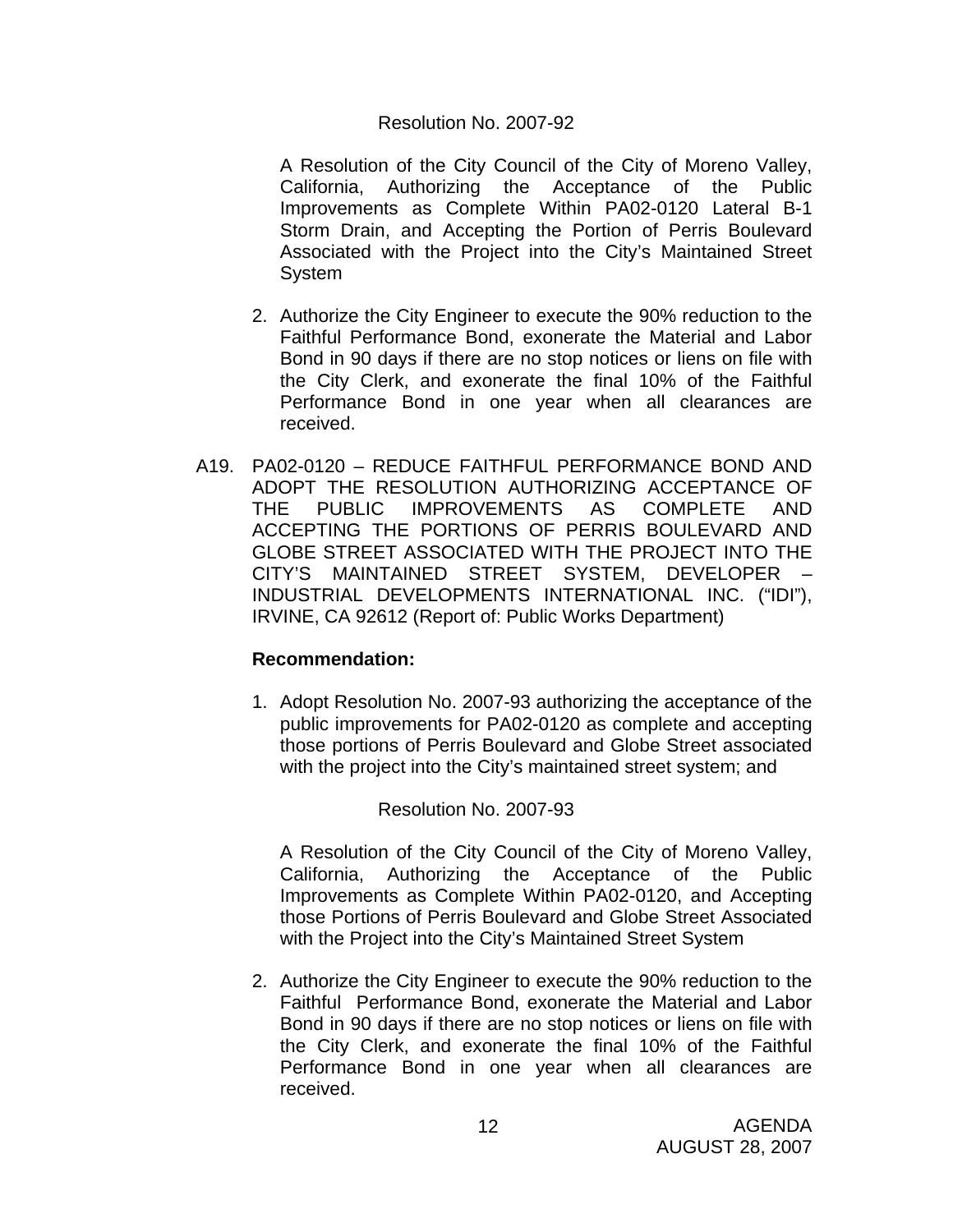A20. PA05-0169 – COMMERCIAL – ACCEPT THE AGREEMENT AND BONDS FOR PUBLIC IMPROVEMENTS, NORTHWEST CORNER OF MORENO BEACH DRIVE AND CACTUS AVENUE, DEVELOPER – MORENO MARKETPLACE, LLC, ONTARIO, CA 91764 (Report of: Public Works Department)

#### **Recommendation:**

- 1. Accept the Agreement and Bonds for Public Improvements for PA05-0169;
- 2. Authorize the Mayor to execute the Agreement;
- 3. Direct the City Clerk to forward the signed Agreement to the County Recorder's Office for recordation; and
- 4. Authorize the City Engineer to execute any future time extension amendments to the agreement, subject to City Attorney approval, if the required public improvements are not completed within said timeframe.
- A21. PA02-0109 REDUCE FAITHFUL PERFORMANCE LETTER OF CREDIT AND ADOPT THE RESOLUTION AUTHORIZING ACCEPTANCE OF THE PUBLIC IMPROVEMENTS AS COMPLETE AND ACCEPTING THE PORTIONS OF HEMLOCK AVENUE, GRAHAM AVENUE, AND ZOE DRIVE ASSOCIATED WITH THE PROJECT INTO THE CITY'S MAINTAINED STREET SYSTEM, DEVELOPER – M. TIMM DEVELOPMENT, INC., SANTA BARBARA, CA 93101 (Report of: Public Works Department)

## **Recommendation:**

1. Adopt Resolution No. 2007-94 authorizing the acceptance of the public improvements for PA02-0109 as complete and accepting the portions of Hemlock Avenue, Graham Avenue, and Zoe Drive associated with the project into the City's maintained street system; and

## Resolution No. 2007-94

A Resolution of the City Council of the City of Moreno Valley, California, Authorizing the Acceptance of the Public Improvements as Complete Within PA02-0109, and Accepting the Portions of Hemlock Avenue, Graham Avenue, and Zoe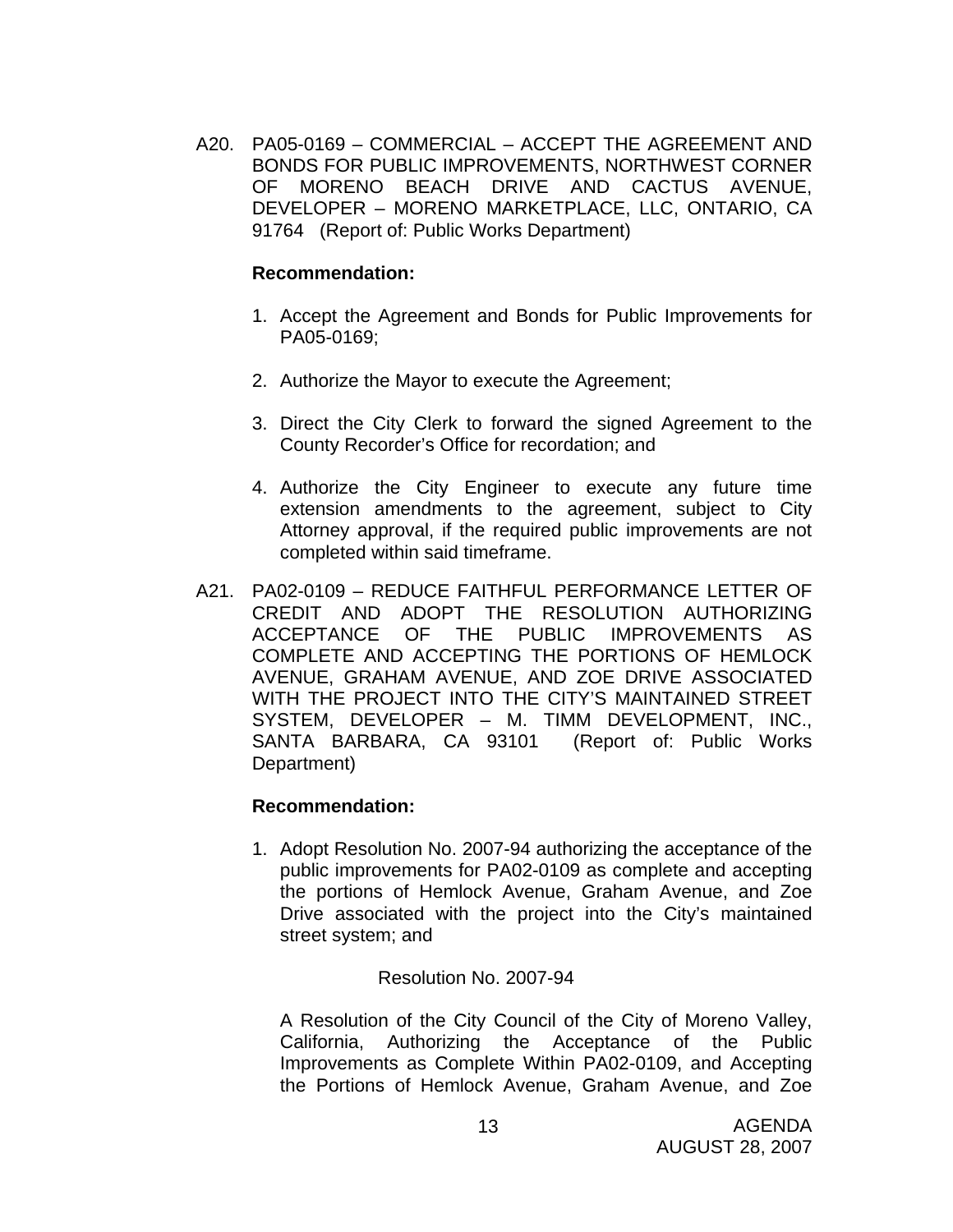Drive Associated with the Project into the City's Maintained Street System

- 2. Authorize the City Engineer to execute the 90% reduction to the Faithful Performance Letter of Credit, exonerate the Material and Labor Letter of Credit in 90 days if there are no stop notices or liens on file with the City Clerk, and exonerate the final 10% of the Faithful Performance Letter of Credit in one year when all clearances are received.
- A22. SECOND AMENDMENT TO AGREEMENT FOR PROFESSIONAL CONSULTANT SERVICES WITH LIM & NASCIMENTO ENGINEERING CORPORATION - PROJECT NO. 05-41779224 (Report of: Public Works Department)

#### **Recommendation:**

- 1. Authorize the Mayor to execute the Second Amendment to the Agreement for Professional Consultant Services with Lim & Nascimento Engineering Corporation (LAN), a California corporation;
- 2. Authorize an increase in the Purchase Order to LAN in the amount of \$21,263 (\$19,330 proposed additional fees plus \$1,933 for a 10% contingency) when the Second Amendment to the Agreement has been signed by all parties (Account No. 417.79224); and
- 3. Authorize the City Engineer to execute any subsequent related minor amendments to the Agreement for Professional Consultant Services with LAN, up to, but not exceeding the Purchase Order contingency balance in the amount of \$1,933, subject to approval of City Attorney.
- A23. APPROVE THE AGREEMENT FOR PROFESSIONAL CONSULTANT SERVICES WITH HARRIS AND ASSOCIATES (Report of: Public Works Department)

- 1. Approve the Agreement for Professional Consultant Services with Harris and Associates;
- 2. Authorize the Mayor to execute the agreement with Harris and Associates as approved by the City Attorney; and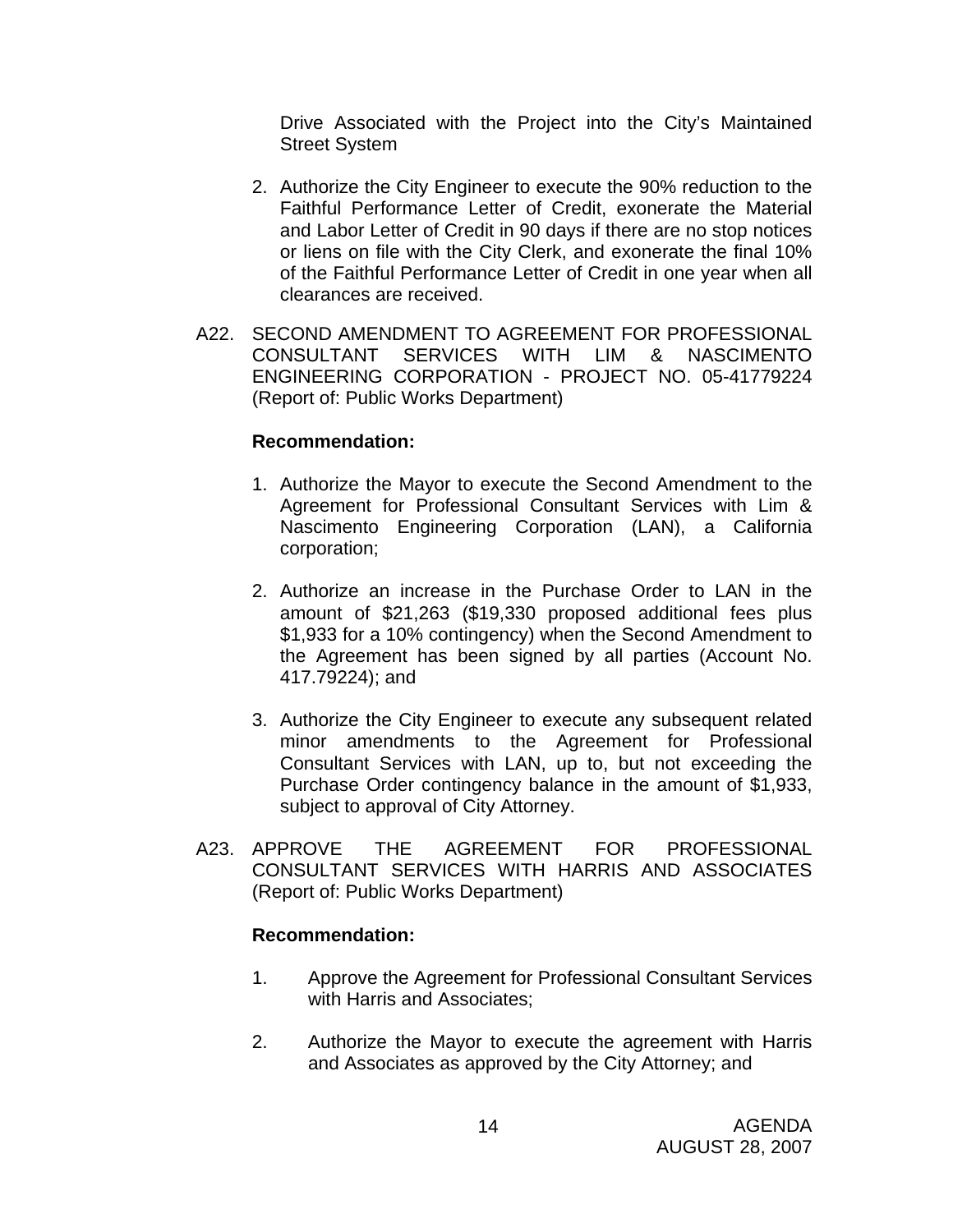- 3. Authorize the issuance of a Purchase Order in accordance with the City's Procurement Policy to Harris and Associates on a project-by-project basis for an amount not to exceed \$100,000 when all parties have signed the agreement for Account No. 00011.52310.6255 – Other Professional Services.
- A24. NOTICE OF COMPLETION AND ACCEPTANCE OF THE SOLAR POWERED FLASHING BEACONS AND SPEED FEEDBACK SIGNS AT VARIOUS SCHOOL SITES - PROJECT NO. 06- 12566624 (Report of: Public Works Department)

#### **Recommendation:**

- 1. Accept the work as complete for the Solar Powered Flashing Beacons and Speed Feedback Signs at Various School Sites constructed by TDS Engineering, 2899 Agoura Road, Suite 171, Westlake Village, California 91361;
- 2. Direct the City Clerk to record the Notice of Completion within ten (10) calendar days at the office of the County Recorder of Riverside County, as required by Section 3093 of the California Civil Code;
- 3. Authorize the Director of Finance to release the retention to TDS Engineering thirty-five (35) calendar days after the date of recordation of the Notice of Completion, if no claims are filed against the project; and
- 4. Accept the improvements into the City's maintained road system.
- A25. NOTICE OF COMPLETION AND ACCEPTANCE OF THE STREET IMPROVEMENT PROGRAM (SIP) PROJECT ON ATWOOD AVENUE, PRINCESS LANE, STEVENS AVENUE, AND CAMPBELL AVENUE AND APPROVE AND ADOPT RESOLUTION NO. 2007-95 ACCEPTING PUBLIC RIGHT-OF-WAY FOR PORTION OF SAME - PROJECT NO. 02-12185520 (Report of: Public Works Department)

- 1. Ratify Contract Change Order No. 1 (Final) for the project on Atwood Avenue, Princess Lane, Stevens Avenue, and Campbell Avenue;
- 2. Accept the work as complete for the project constructed by R.J.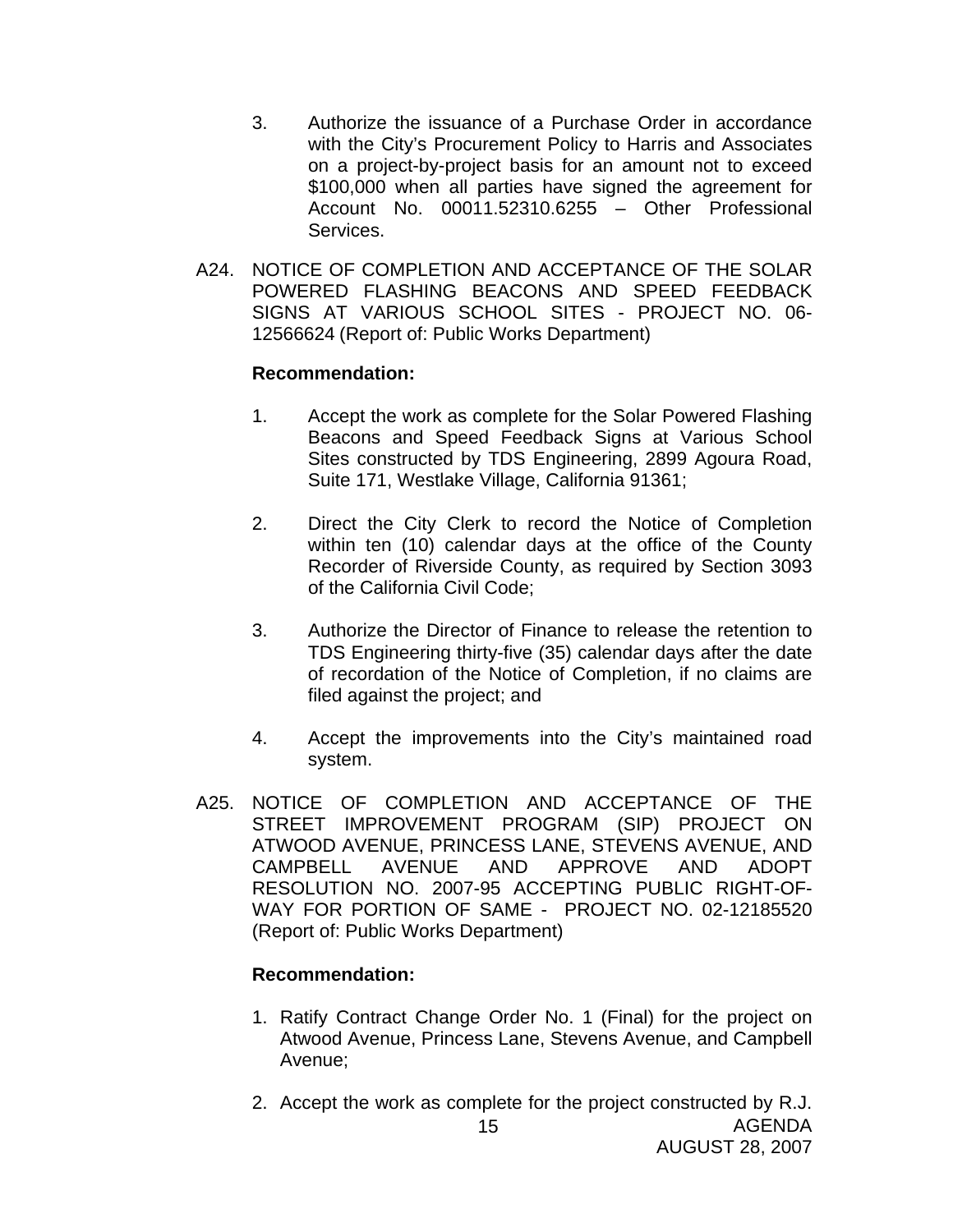Noble Company (RJN), 15505 E. Lincoln Avenue, Orange, CA 92865;

- 3. Direct the City Clerk to record the Notice of Completion within ten (10) calendar days at the office of the Recorder of the County of Riverside, as required by Section 3093 of the California Civil Code;
- 4. Authorize the Director of Finance to release the retention to RJN thirty-five (35) calendar days after the date of recordation of the Notice of Completion, if no claims are filed against the project;
- 5. Approve and adopt Resolution No. 2007-95 accepting dedication of property for public right-of-way and accept portions of streets into the City-maintained road system; and

#### Resolution No. 2007-95

A Resolution of the City Council of the City of Moreno Valley, California, Accepting Public Right-of-Way for Portions of Atwood Avenue from West of Tacoma Drive to Princess Lane; Princess Lane from Atwood Avenue to End of Cul-de-Sac, Stevens Avenue from Wilmot Street to Redlands Boulevard; and Campbell Avenue from Wilmot Street to Redlands Boulevard Accepting Dedication of Easements over Certain Property for Public Road Purposes

- 6. Direct the City Engineer to certify the acceptance of said dedication and cause said certification to be recorded at the office of the Recorder of the County of Riverside together with said Resolution.
- A26. ADOPTION OF RESOLUTION ESTABLISHING CONTINUITY OF GOVERNMENT (Report of: Administrative Services Department)

**Recommendation:** Adopt Resolution No. 2007-96, establishing Continuity of Government in the event of an emergency.

#### Resolution No. 2007-96

A Resolution of the City Council of the City of Moreno Valley, California, Establishing Continuity of Government for Council **Members** 

A27. APPROVE THE AGREEMENT FOR PROFESSIONAL CONSULTANT SERVICES WITH RK ENGINEERING GROUP,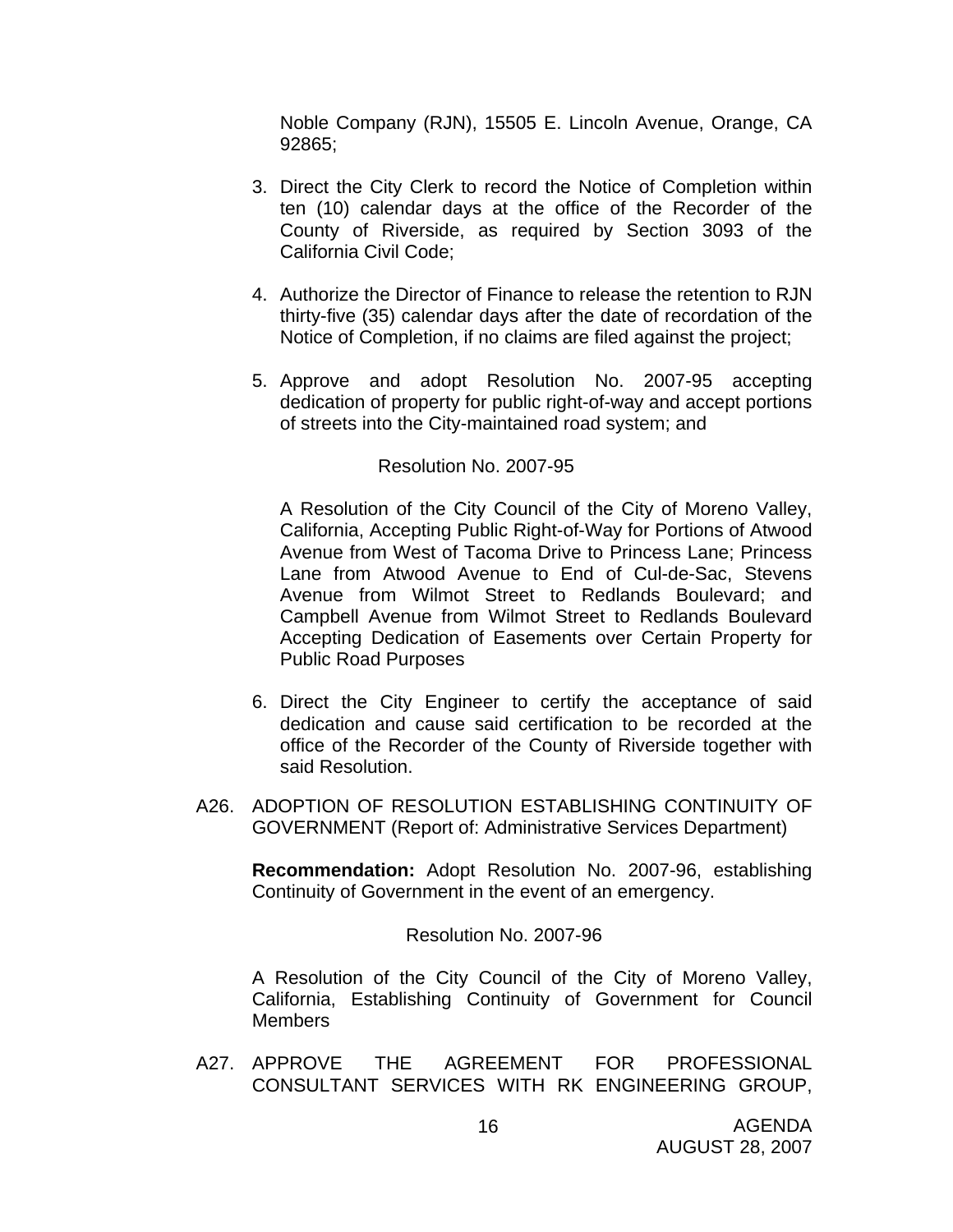INC. AND FPL AND ASSOCIATES, INC. (Report of: Public Works Department)

# **Recommendation:**

- 1. Approve the Agreements for Professional Consultant Services with RK Engineering Group, Inc. and FPL and Associates, Inc.;
- 2. Authorize the Mayor to execute the agreements with RK Engineering Group, Inc., and FPL and Associates, Inc., as approved by the City Attorney; and
- 3. Authorize the issuance of a Purchase Order in accordance with the City's Procurement Policy to RK Engineering Group, Inc. and FPL and Associates, Inc. on a project-by-project basis for an amount not to exceed \$100,000 each when all parties have signed the agreement for Account No. 00011.53210.6255  $-$ Other Professional Services.
- A28. NOTICE OF COMPLETION AND ACCEPTANCE OF THE CONSTRUCTION FOR STRUCTURES AND CONDUIT IMPROVEMENTS AND ELECTRICAL CABLE INSTALLATION IMPROVEMENTS FOR SUBSTATION INFILL BACKBONE CABLE CONNECTIONS TO THE MORENO VALLEY ELECTRICAL SYSTEM - PROJECT NO'S 06-00300 & 06-00400 (Report of: Public Works Department)

- 1. Ratify Contract Change Order No's 1, 2, 3, and 4 (Final);
- 2. Accept the work as complete for the construction of Structures and Conduit Improvements and Electrical Cable Installation Improvements for Substation Infill Backbone Cable Connections to the Moreno Valley Electrical System, Project No's 06-00300 and 06-00400, which was constructed by HCI, Inc., 3166 Horseless Carriage Drive, Norco, California 92860;
- 3. Direct the City Clerk to record the Notice of Completion within ten (10) days, at the office of the County Recorder of Riverside County, as required by Section 3093 of the California Civil Code;
- 4. Authorize the Director of Finance to release the retention to HCI, Inc., thirty-five (35) calendar days after the date of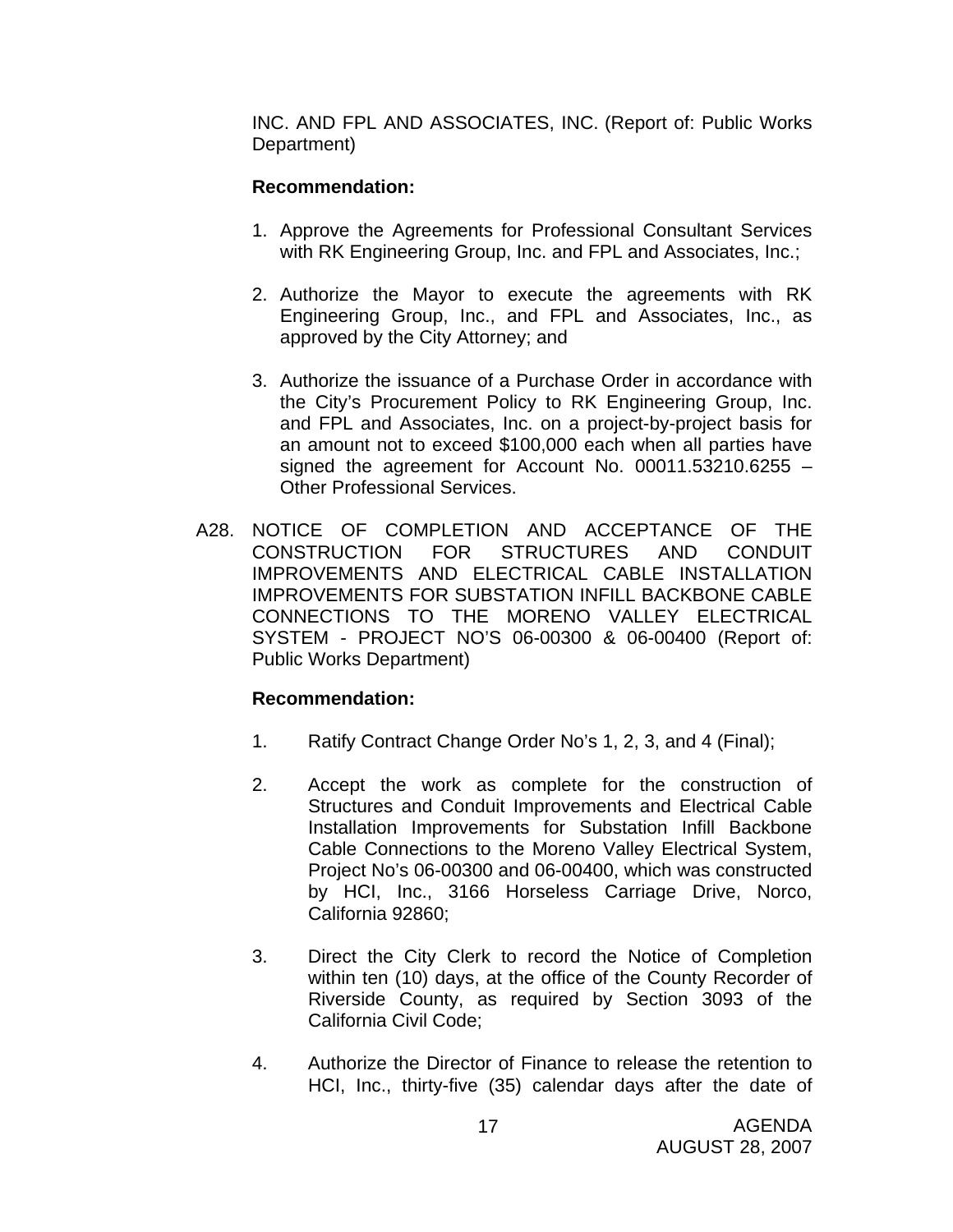recordation of the Notice of Completion, if no claims are filed against the project; and

- 5. Accept the improvements as part of the City owned electric distribution system.
- A29. APPROVE AND EXECUTE THE PURCHASE AGREEMENT FOR THE PARTIAL ACQUISITION OF APN 264-175-003 FOR THE PIGEON PASS ROAD WIDENING PROJECT FROM CLIMBING ROSE DRIVE TO THE NORTHERN CITY LIMITS AND AUTHORIZE THE FINANCE DIRECTOR TO WIRE TRANSFER FUNDS INTO ESCROW (Report of: Public Works Department)

## **Recommendation:**

- 1. Approve and execute the purchase agreement for the partial acquisition of APN 264-175-003; and
- 2. Authorize the Finance Director to wire transfer funds into escrow for the amount of \$17,300 for the acquisition and an additional amount of \$4,000 for escrow fees for the partial acquisition of APN 264-175-003.
- A30. TRACT MAP 30708 REDUCE FAITHFUL PERFORMANCE BOND AND ADOPT THE RESOLUTION AUTHORIZING ACCEPTANCE OF THE PUBLIC IMPROVEMENTS AS COMPLETE AND ACCEPTING PELICAN LANE, SOARING SEAGULL LANE, AND THE PORTION OF IRIS AVENUE ASSOCIATED WITH THE PROJECT INTO THE CITY'S MAINTAINED STREET SYSTEM, DEVELOPER – K. HOVNANIAN FORECAST HOMES, INC., ONTARIO, CA 91761(Report of: Public Works Department)

## **Recommendation:**

1. Adopt Resolution No. 2007-97, authorizing the acceptance of the public improvements for Tract Map 30708 as complete and accepting Pelican Lane, Soaring Seagull Lane, and the portion of Iris Avenue associated with the project into the City's maintained street system; and

# Resolution No. 2007-97

A Resolution of the City Council of the City of Moreno Valley, California, Authorizing the Acceptance of the Public Improvements as Complete Within Tract Map 30708, and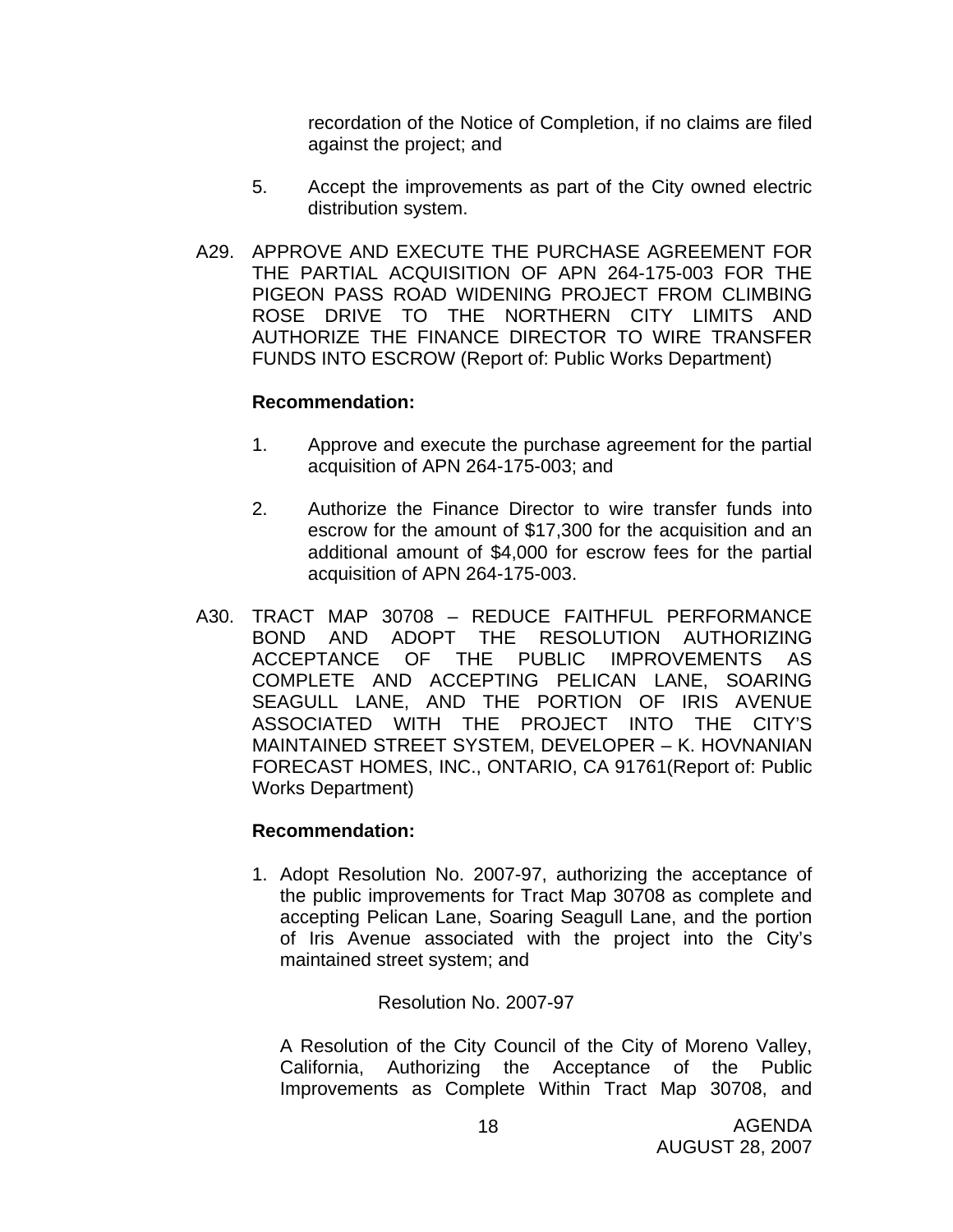Accepting Pelican Lane, Soaring Seagull Lane, and the Portion of Iris Avenue Associated with the Project into the City's Maintained Street System

- 2. Authorize the City Engineer to execute the 90% reduction to the Faithful Performance Bond, exonerate the Material and Labor Bond in 90 days if there are no stop notices or liens on file with the City Clerk, and exonerate the final 10% of the Faithful Performance Bond in one year when all clearances are received.
- A31. PARCEL MAP 33726 STORM DRAIN ACCEPT THE AGREEMENT AND BONDS FOR PUBLIC IMPROVEMENTS, RED MAPLE LANE, EAST OF PERRIS BOULEVARD, DEVELOPER – IRIS PARTNERS, LLC, A CALIFORNIA LIMITED LIABILITY COMPANY, UPLAND, CA 91784 (Report of: Public Works Department)

## **Recommendation:**

- 1. Accept the Agreement and Bonds for Public Improvements;
- 2. Authorize the Mayor to execute the Agreement;
- 3. Direct the City Clerk to forward the signed Agreement to the County Recorder's Office for recordation;
- 4. Authorize the City Engineer to execute any future extension amendments to the agreement, subject to City Attorney approval, if the required public improvements are not completed within said timeframe.
- A32. PA04-0010 MULTI-FAMILY RESIDENTIAL ACCEPT THE AGREEMENT AND BONDS FOR PUBLIC IMPROVEMENTS, EAST SIDE OF PERRIS BOULEVARD, APPROXIMATELY 600 FEET SOUTH OF JOHN F. KENNEDY DRIVE, DEVELOPER – ONE MORENO VALLEY 240 LP, LONG BEACH, CA 90802-4217 (Report of: Public Works Department)

- 1. Accept the Agreement and Bonds for Public Improvements;
- 2. Authorize the Mayor to execute the Agreement;
- 3. Direct the City Clerk to forward the signed Agreement to the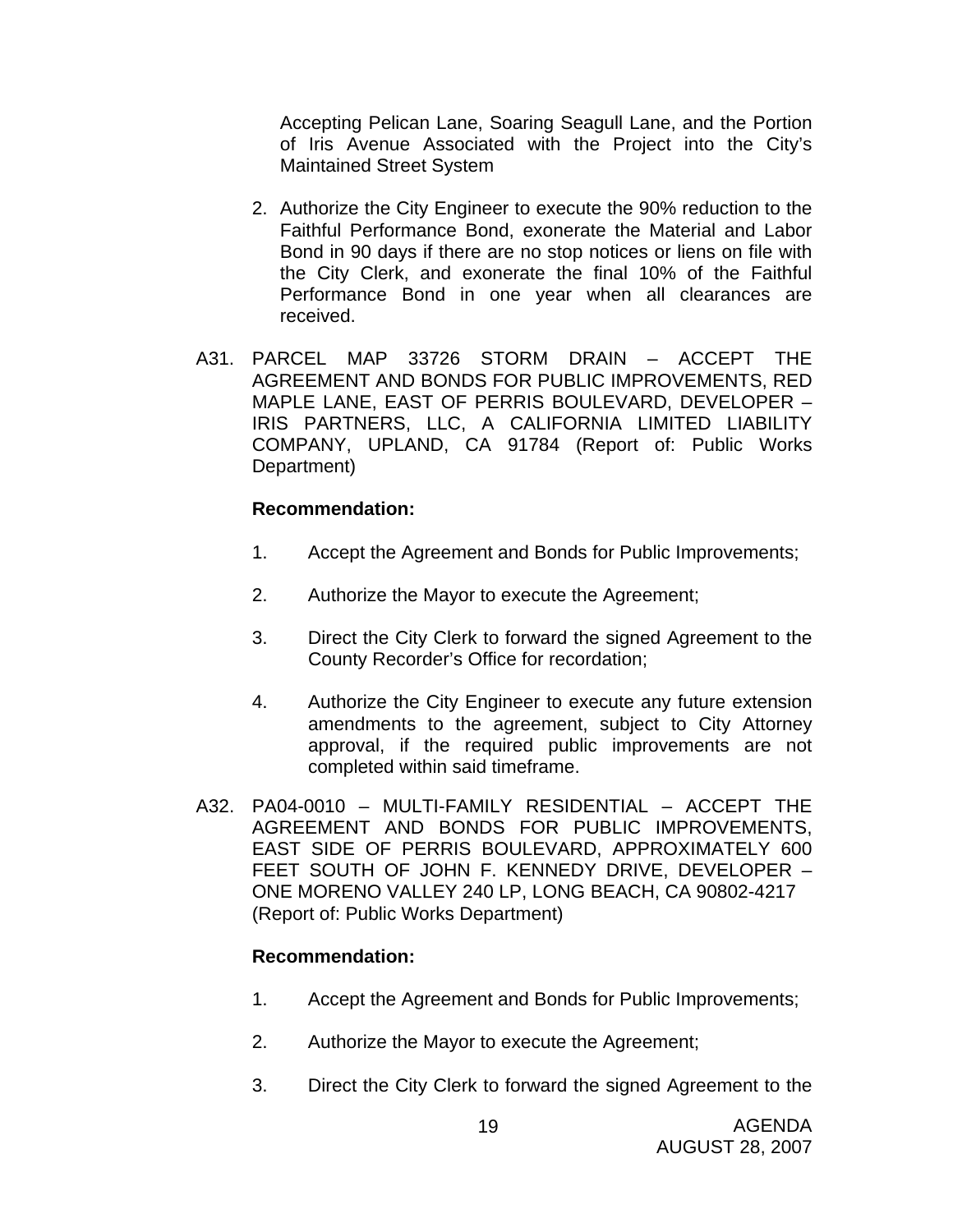County Recorder's Office for recordation; and

- 4. Authorize the City Engineer to execute any future time extension amendments to the agreement, subject to City Attorney approval, if the required public improvements are not completed within said timeframe.
- A33. ACCEPT AND APPROVE AGREEMENT TO REIMBURSE TRANSPORTATION UNIFORM MITIGATION FEE (TUMF) FUNDS BETWEEN WESTERN RIVERSIDE COUNCIL OF GOVERNMENTS (WRCOG) AND CITY OF MORENO VALLEY FOR THE LASSELLE STREET WIDENING FROM JOHN F. KENNEDY DRIVE TO ALESSANDRO BOULEVARD - PROJECT NO. 06-50182725 (Report of: Public Works Department)

#### **Recommendation:**

- 1. Accept and Approve the Agreement to Reimburse Transportation Uniform Mitigation Fee (TUMF) Funds between Western Riverside Council of Governments (WRCOG) and City of Moreno Valley for the Right-of-Way and Construction phase services for the Lasselle Street Widening Improvements; and
- 2. Authorize the City Manager to execute the Agreement to Reimburse TUMF Funds between WRCOG and City of Moreno Valley.
- A34. APPROVAL FOR THE FIFTH AMENDMENT TO POLICE CONTRACT (Report of: Police Department)

**Recommendation:** Approve the Fifth Amendment to the police contract.

A35. TRACT 34407 - APPROVE FINAL MAP, SOUTHWEST CORNER OF BAY AVENUE AND HEACOCK STREET, DEVELOPER – PARKSIDE VENTURES, LLC, CAPISTRANO BEACH, CA 92624 (Report of: Public Works Department)

- 1. Approve Tract 34407; and
- 2. Authorize the City Clerk to sign the map and transmit said map to the County Recorder's Office for recordation.
- A36. AUTHORIZATION TO AWARD THE CONSTRUCTION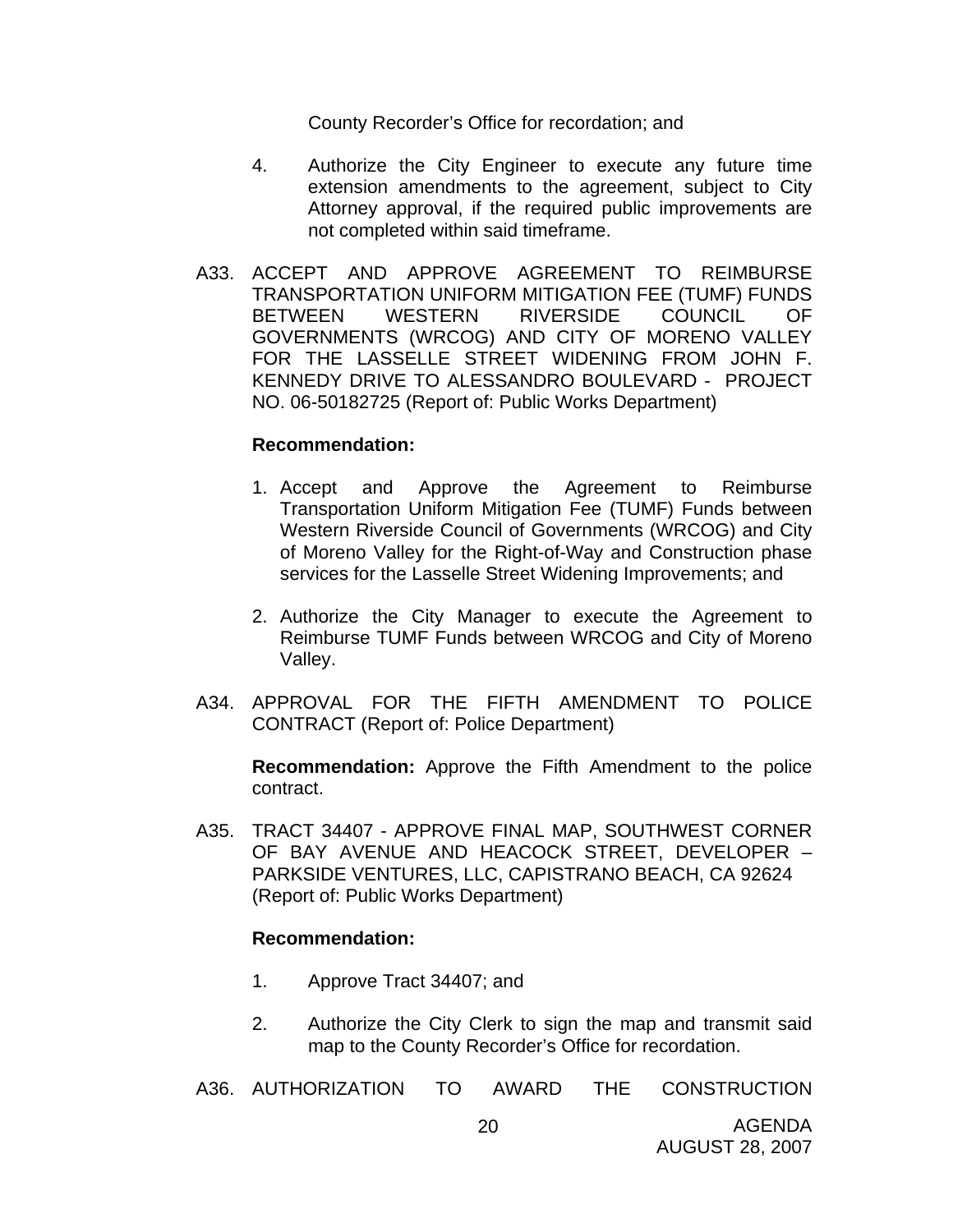CONTRACT FOR THE CITYWIDE SPEED HUMP PROGRAM - PROJECT NO. 07-12582824 (Report of: Public Works Department)

# **Recommendation:**

- 1. Award the construction contract for the Citywide Speed Hump Program to NPG Corporation (NPG), P.O. Box 1515, Perris, CA 92571, the lowest responsible bidder;
- 2. Authorize the Mayor to execute a contract agreement with NPG;
- 3. Authorize the issuance of a Purchase Order for NPG, in the amount of \$107,921 (the bid amount plus 20% contingency) for the FY 07/08 Citywide Speed Hump Project (Account No. 125.82824);
- 4. Authorize the City Engineer to execute any subsequent related minor change orders to the contract with NPG, up to, but not exceeding, the contingency amount of \$17,987 under the FY 07/08 contract, subject to the approval of the City Attorney.;
- 5. Authorize the City Manager to execute an annual on-call service contract in an amount not to exceed \$26,500 with NPG for the Citywide Speed Hump Program (Account No. 125.82824), for a period of up to three additional years; and
- 6. Authorize the issuance of an annual Purchase Order up to the amount of \$26,500 for the Citywide Speed Hump Program (Account No. 125.828.24).
- A37. PUBLIC WORKS AGREEMENT WITH BEAZER HOMES (Report of: Economic Development Department)

**Recommendation:** Approve a Public Works Agreement with Beazer Homes and adopt Resolution No. 2007-99.

Resolution No. 2007-99

A Resolution of the City Council of the City of Moreno Valley Consenting to the Approval by the Community Redevelopment Agency of the City of Moreno Valley of a Public Works Agreement with Beazer Homes USA, Inc. and Making Certain Findings in Connection with the Provision of Public Improvements and Authorizing such Improvements in Connection Therewith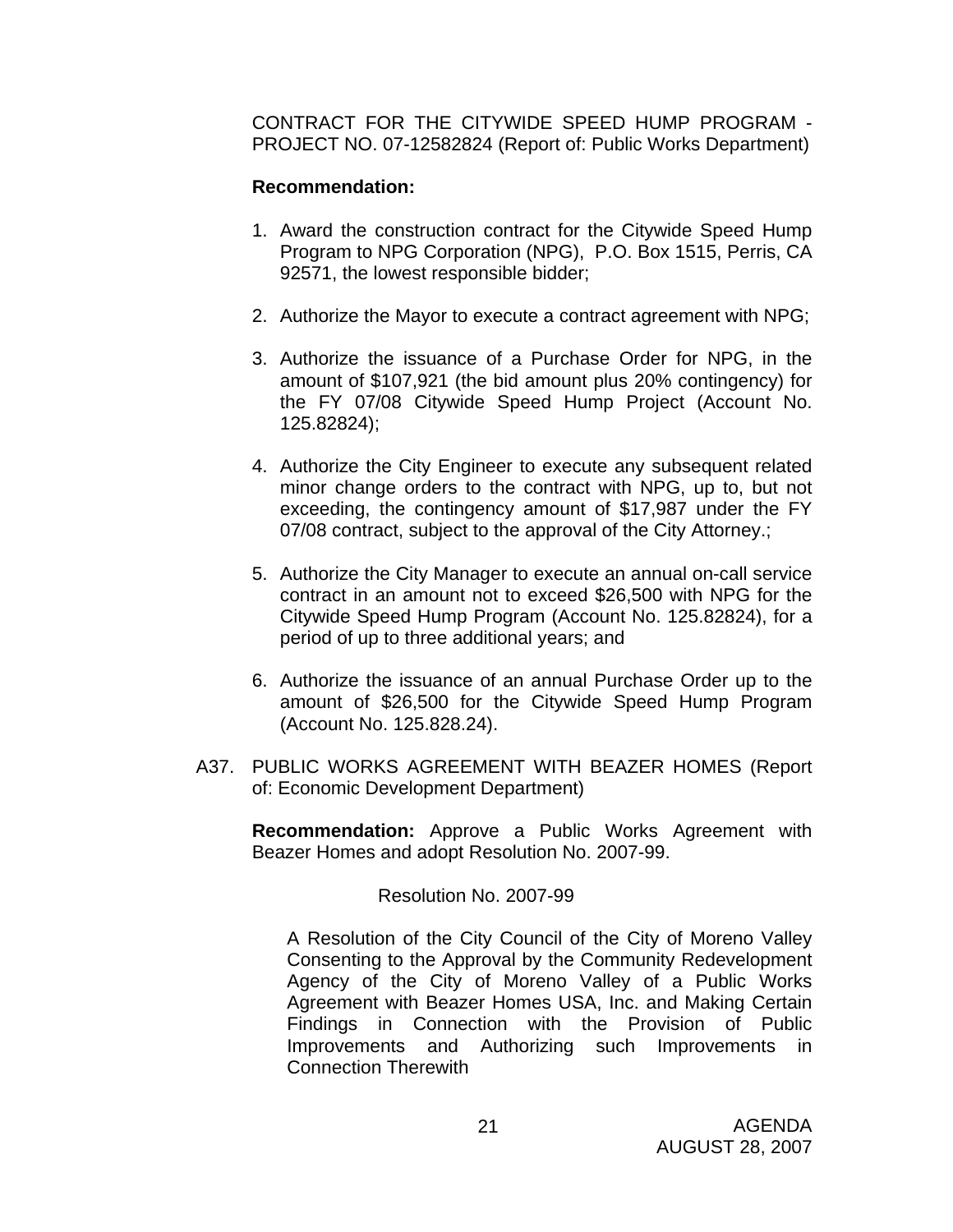## **B. CONSENT CALENDAR** - **COMMUNITY SERVICES DISTRICT**

- B1. ORDINANCES READING BY TITLE ONLY Recommendation: Waive reading of all Ordinances.
- B2. MINUTES REGULAR MEETING OF JULY 10, 2007 (Report of: City Clerk's Department)

**Recommendation:** Approve as submitted.

## **C. CONSENT CALENDAR** - **COMMUNITY REDEVELOPMENT AGENCY**

- C1. ORDINANCES READING BY TITLE ONLY Recommendation: Waive reading of all Ordinances.
- C2. MINUTES REGULAR MEETING OF JULY 10, 2007 (Report of: City Clerk's Department)

**Recommendation:** Approve as submitted.

C3. PA05-0042 – TEMPORARY RIGHT-OF-ENTRY AGREEMENT WITH CACTUS COMMERCE, LLC, DAY STREET SOUTH OF ALESSANDRO BOULEVARD AND NORTH OF CACTUS AVENUE, DEVELOPER – CACTUS COMMERCE, LLC, GARDENA, CA 90248 (Report of: Public Works Department)

## **Recommendation:**

- 1. Approve the Temporary Right-of-Way Entry Agreement with Cactus Commerce, LLC for a small segment of RDA land adjacent to PA05-0042; and
- 2. Authorize the Mayor in his capacity as RDA Chairman, to execute the proposed agreement.
- C4. PUBLIC WORKS AGREEMENT WITH BEAZER HOMES (Report of: Economic Development Department)

**Recommendation:** Approve a Public Works Agreement with Beazer Homes and adopt Resolution No. RDA 2007-07. Resolution No. RDA 2007-07

A Resolution of the City Council of the City of Moreno Valley Consenting to the Approval by the Community Redevelopment Agency of the City of Moreno Valley of a Public Works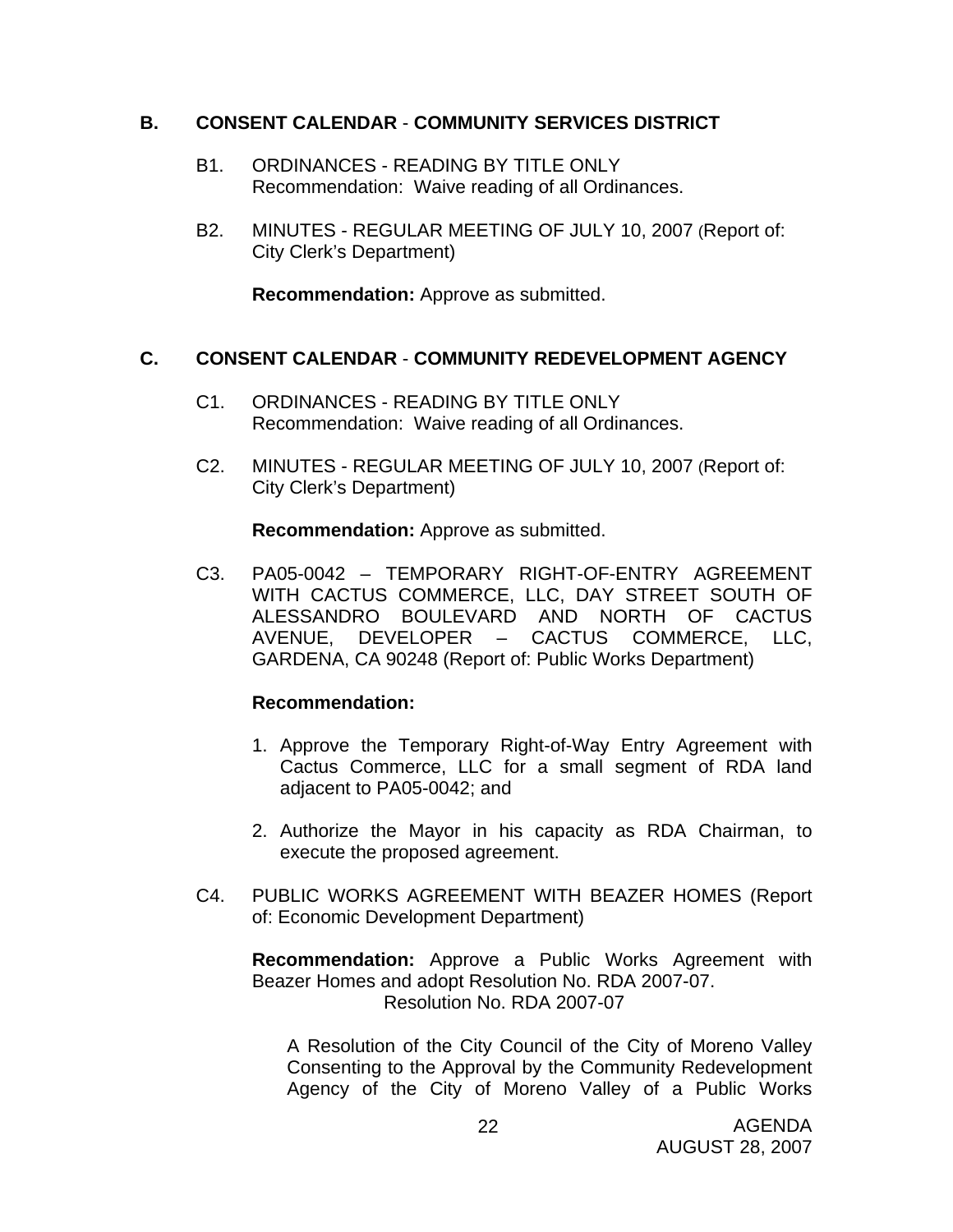Agreement

# **D. CONSENT CALENDAR** - **BOARD OF LIBRARY TRUSTEES**

- D1. ORDINANCES READING BY TITLE ONLY Recommendation: Waive reading of all Ordinances.
- D2. MINUTES REGULAR MEETING OF JULY 10, 2007 (Report of: City Clerk's Department)

**Recommendation:** Approve as submitted.

# **E. PUBLIC HEARINGS**

Questions or comments from the public on a Public Hearing matter are limited to five minutes per individual and must pertain to the subject under consideration.

 Those wishing to speak should complete and submit a GOLDENROD speaker slip to the Bailiff.

## **F. ITEMS REMOVED FROM CONSENT CALENDARS FOR DISCUSSION OR SEPARATE ACTION**

# **G. REPORTS**

G1. VERIZON FIBER TO THE PREMISES PROJECT (Report of: Assistant to the City Manager)

**Recommendation:** No action is required, other than to receive the oral presentation from Verizon representatives on the status of the telecommunication company's "Fiber to the Premises" project in Moreno Valley.

G2. AMENDED FIRST READING NIGHTTIME CURFEW ORDINANCE (ORDINANCE NO. 751) (RECEIVED FIRST READING AND INTRODUCTION ON JULY 10, 2007 BY A 5-0 VOTE) (Report of: City Attorney's Department)

**Recommendation:** That the City Council introduce the amended Nightime Curfew Ordinance.

Ordinance No. 751

An Ordinance of the City Council of the City of Moreno Valley,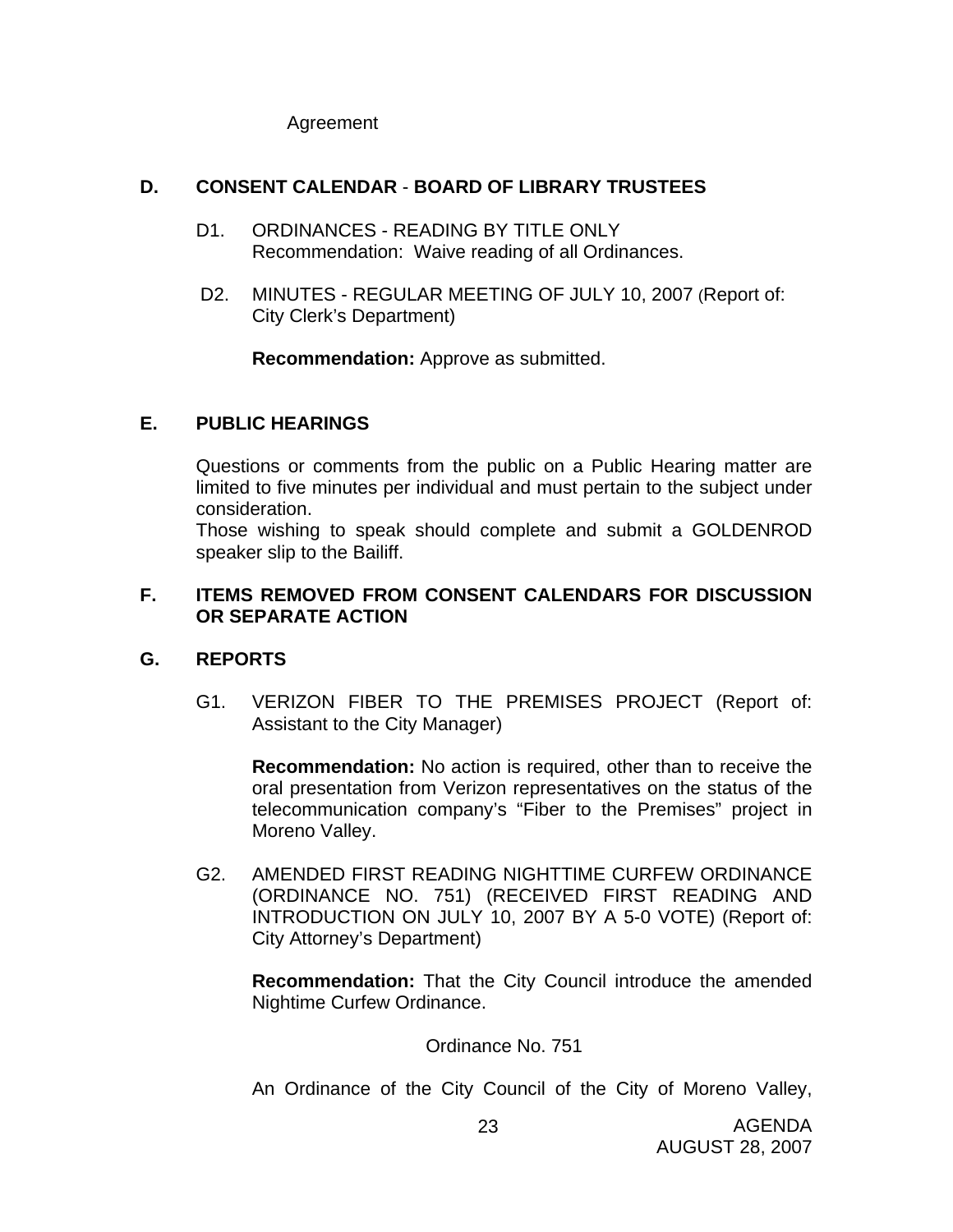California, Adding Section 11.04.015 and Amending Sections 11.04.020, 11.04.030, 11.04.040 and 11.04.050 of Chapter 11.04 of Title 11 of the City of Moreno Valley Municipal Code Relating to Nighttime Curfew

G3. PUBLIC MEETING REGARDING THE MAIL BALLOT PROCEEDING (REBALLOT) FOR A PROPOSED INCREASE IN THE COMMUNITY SERVICES DISTRICT (CSD) ZONE D (PARKWAY LANDSCAPE MAINTENANCE) ANNUAL PARCEL CHARGE FOR TRACT 21597 (Report of: Public Works Department)

**Recommendation:** That the City Council, acting in their respective capacities as President and Members of the Board of Directors of the Moreno Valley CSD (the "CSD Board"), accept public comments regarding the mail ballot proceeding for the proposed increase in the CSD Zone D annual parcel charge for tract 21597.

G4. PUBLIC MEETING REGARDING THE MAIL BALLOT PROCEEDINGS FOR TENTATIVE TRACT 31414 - BALLOTED ITEMS: NPDES RESIDENTIAL REGULATORY RATE SCHEDULE AND COMMUNITY SERVICES DISTRICT (CSD) ZONE B (RESIDENTIAL STREET LIGHTING); AND TENTATIVE PARCEL MAP 33361 - BALLOTED ITEMS: NPDES COMMERCIAL/INDUSTRIAL REGULATORY RATE SCHEDULE AND CSD ZONE E-4 (HIGH-SERVICE-LEVEL PARKWAY LANDSCAPE MAINTENANCE) (Report of: Public Works Department)

- 1. That the Mayor and Members of the City of Moreno Valley City Council conduct the Public Meeting to accept public comments regarding the mail ballot proceedings for:
	- a. Tentative Tract 31414 (and all affected phases) for approval of the National Pollutant Discharge Elimination System (NPDES) residential regulatory rate schedule; and
	- b. Tentative Parcel Map 33361 for approval of the NPDES commercial/industrial regulatory rate schedule.
- 2. That the Members of the Board of Directors of the Moreno Valley Community Services District (the "CSD Board") conduct the Public Meeting to accept public comments regarding the mail ballot proceedings for: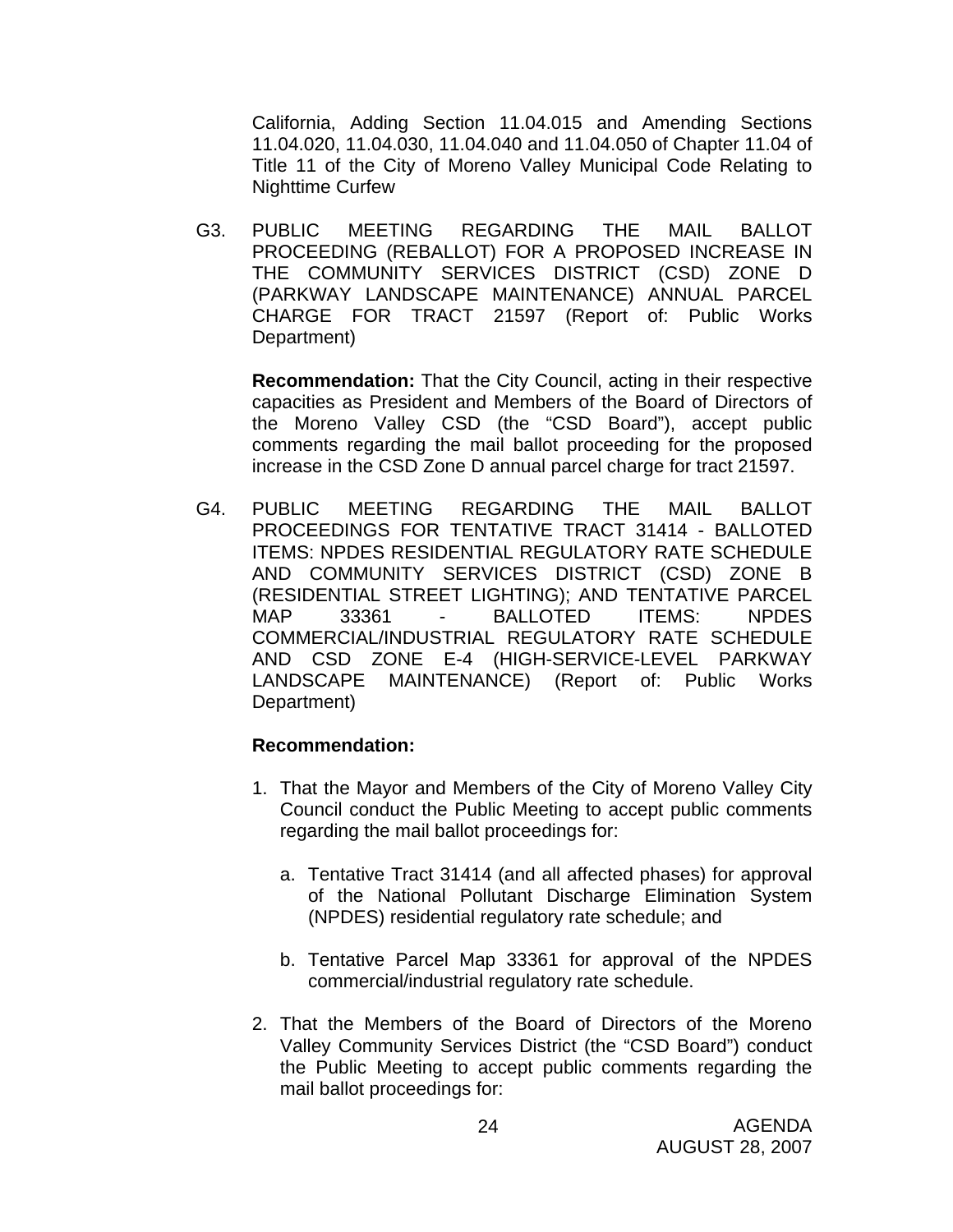- a. Tentative Tract 31414 (and all affected phases) for inclusion into and approval of the annual parcel charge for CSD Zone B (Residential Street Lighting); and
- b. Tentative Parcel Map 33361 for inclusion into and approval of the annual acreage charge for CSD Zone E-4 (High-Service-Level Parkway Landscape Maintenance).
- G5. ESTABLISH THE MORENO VALLEY COMMUNITY FOUNDATION, A CALIFORNIA NON-PROFIT BENEFIT CORPORATION (Report of: Economic Development Department)

**Recommendation:** That the City Council undertake the following actions:

1) Approve a Resolution of the City Council of the City of Moreno Valley approving and establishing the Moreno Valley Community Foundation, a California Nonprofit Public Benefit Corporation;

## Resolution No. 2007-98

A Resolution of the City Council of the City of Moreno Valley, Approving and Establishing the Moreno Valley Community Foundation, A California Nonprofit Public Benefit Corporation

2) Conduct the first meeting of Moreno Valley Community Foundation;

## **ADJOURNMENT OF CITY COUNCIL MEETING TO SPECIAL MEETING OF THE MORENO VALLEY COMMUNITY FOUNDATION (MVCF)**

## **SPECIAL MEETING OF THE MORENO VALLEY COMMUNITY FOUNDATION (MVCF)**

CALL TO ORDER

ROLL CALL

## **PUBLIC COMMENTS ON MATTERS ON THE AGENDA UNDER THE JURISDICTION OF THE CITY COUNCIL**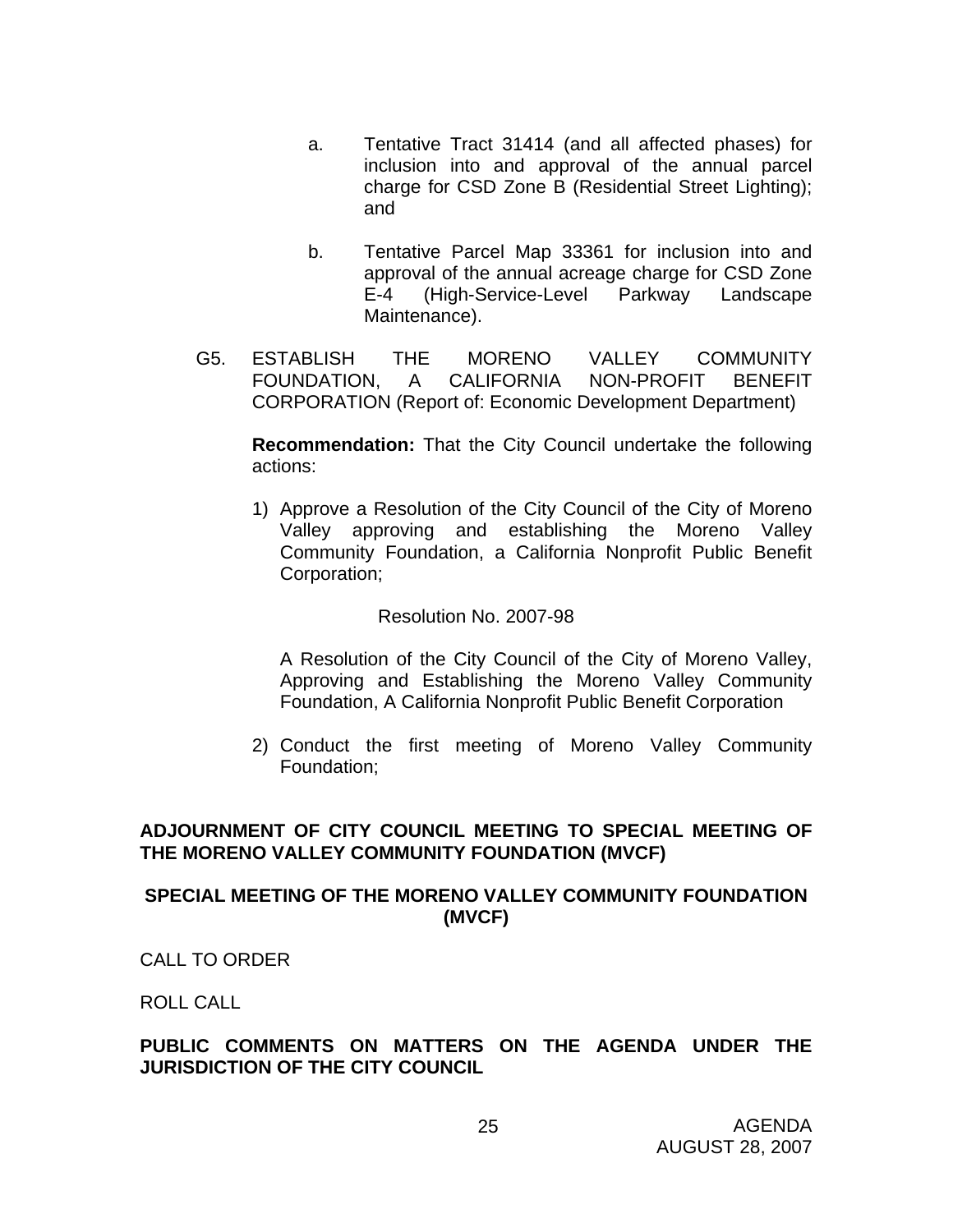There is a three-minute time limit per person. Please complete and submit a LAVENDER speaker slip to the Bailiff. All remarks and questions shall be addressed to the presiding officer or to the City Council and not to any individual Council member, staff member or other person.

# **REPORTS**

1) Approve a Resolution of the Board of Directors of Moreno Valley Community Foundation approving and establishing the Moreno Valley Community Library Division

Resolution No. MVCF 2007-01

A Resolution of the Board of Directors of the Moreno Valley Community Foundation, Approving and Establishing the Moreno Valley Library Division

## **ADJOURNMENT**

**RECONVENE JOINT MEETING OF THE CITY COUNCIL OF THE CITY OF MORENO VALLEY, MORENO VALLEY COMMUNITY SERVICES DISTRICT, AND THE COMMUNITY REDEVELOPMENT AGENCY OF THE CITY OF MORENO VALLEY** 

G6. CITY MANAGER'S REPORT (Informational Oral Presentation – not for Council action)

# **H. LEGISLATIVE ACTIONS**

ORDINANCES - 1ST READING AND INTRODUCTION - NONE

ORDINANCES - 2ND READING AND ADOPTION - NONE

ORDINANCES - URGENCY ORDINANCES - NONE

RESOLUTIONS – NONE

PUBLIC COMMENTS **ON ANY SUBJECT NOT ON THE AGENDA** UNDER THE JURISDICTION OF THE CITY COUNCIL

Those wishing to speak should complete and submit a BLUE speaker slip to the Bailiff. There is a three-minute time limit per person. All remarks and questions shall be addressed to the presiding officer or to the City Council and not to any individual Council member, staff member or other person.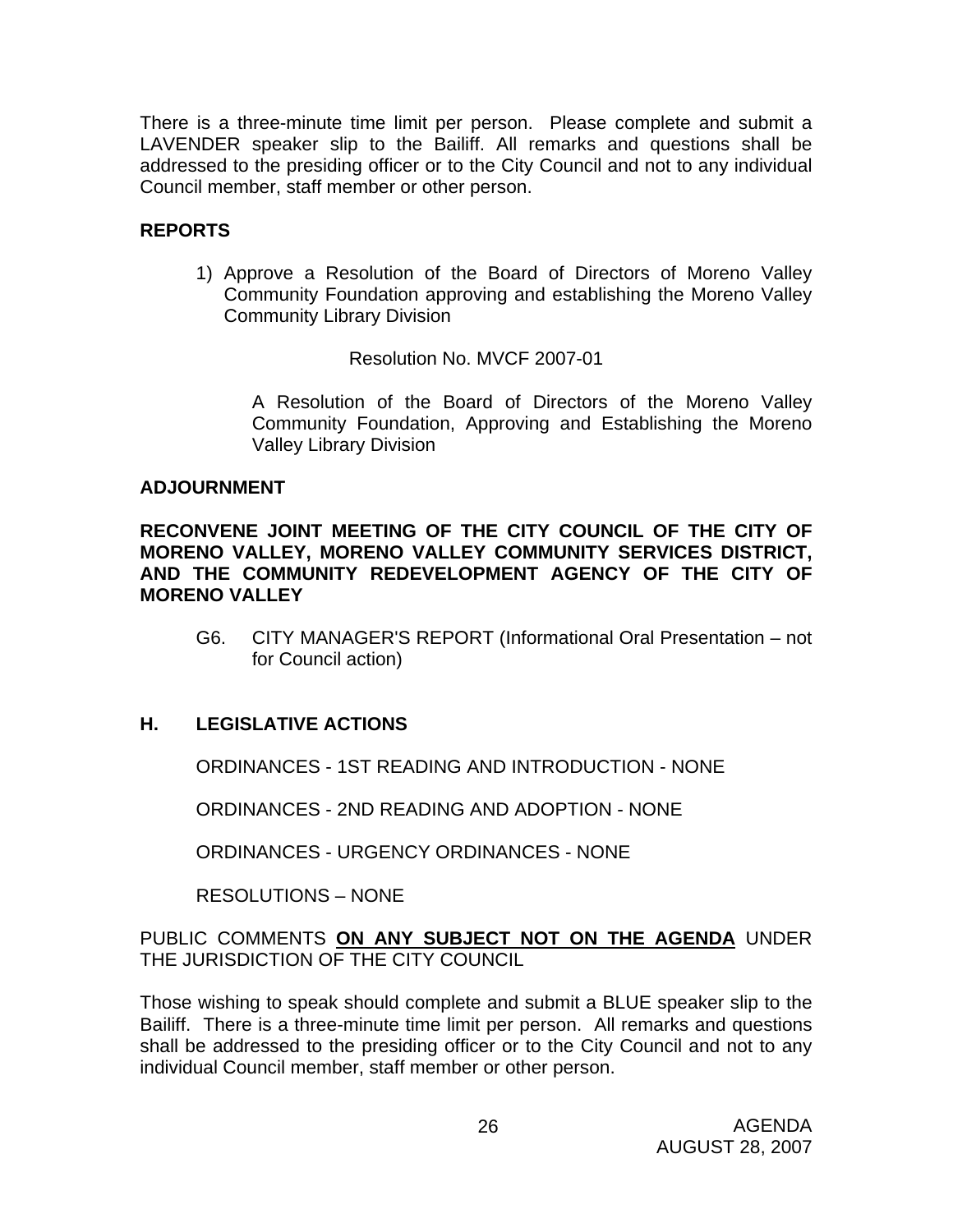**CLOSING COMMENTS AND/OR REPORTS OF THE CITY COUNCIL, COMMUNITY SERVICES DISTRICT, OR COMMUNITY REDEVELOPMENT AGENCY**